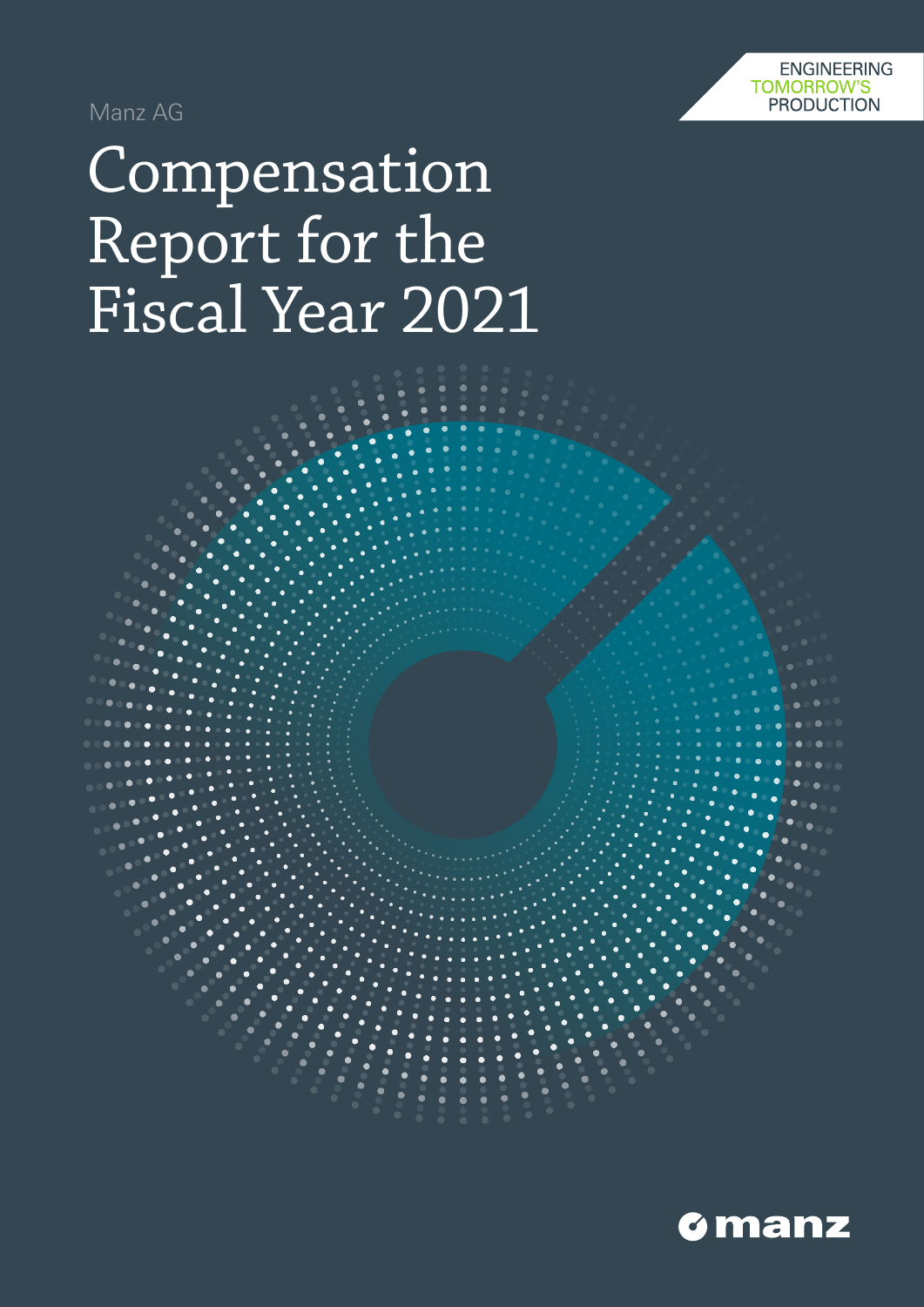## Compensation Report 2021 of Manz AG

### Preamble

The Compensation Report explains the main features of the compensation system for the members of the Managing Board and Supervisory Board, as well as the amount of individual compensation received or granted to the members of Manz AG's executive bodies in the 2021 reporting year. The report complies with the statutory requirements of Section 162 German Stock Corporation Act (AktG) and the recommendations of the German Corporate Governance Code as amended on December 16, 2019. In preparing the Compensation Re-port, the Managing Board and Supervisory Board of Manz AG have attached importance to clear, comprehensible, and transparent reporting. The Compensation Report was audited by the auditors in accordance with Section 162 (3) Sentences 1 and 2 German Stock Corpora-tion Act (AktG).

## A. Review of the 2021 fiscal year from a compensation perspective

#### **I. Performance in fiscal year 2021**

 In fiscal year 2021, Manz AG achieved many important milestones and further sharpened its growth strategy with a focus on the automotive & e-mobility, battery production, electronics, energy, and medical technology industries. In particular, it significantly strengthened its positioning as a high-tech machine builder in the e-mobility market. While the Company achieved important strategic and operational successes, its 2021 operating performance was at the same time significantly impacted by revenue shortfalls related to the CIGS solar project and impairment of goodwill in the Solar segment.

 In fiscal year 2021, Manz AG generated consolidated revenues of EUR 227.1 million (previous year: EUR 236.8 million) and earnings before interest, taxes, depreciation and amortization (EBITDA) of EUR 18.3 million (previous year: EUR 19.4 million). The EBITDA margin was 7.7% (previous year: 8.0%). Earnings before interest and taxes (EBIT) of EUR –16.1 million (previous year: EUR 7.2 million) were impacted by impairment losses of EUR 21.6 million on goodwill and a brand name in connection with the CIGS solar project in China. The EBIT margin, therefore, fell to a negative figure of –6.8% (previous year: 3.0%). Furthermore, basic earnings per share (for consolidated earnings after taxes) amounted to EUR –2.89 (previous year: EUR 0.44).

 The Manz AG share started the 2021 fiscal year at a price of EUR 34.90. In the following months, the share price trend was characterized by an overall upward movement and reached its annual high of EUR 70.00 on June 25, 2021. On December 30, 2021,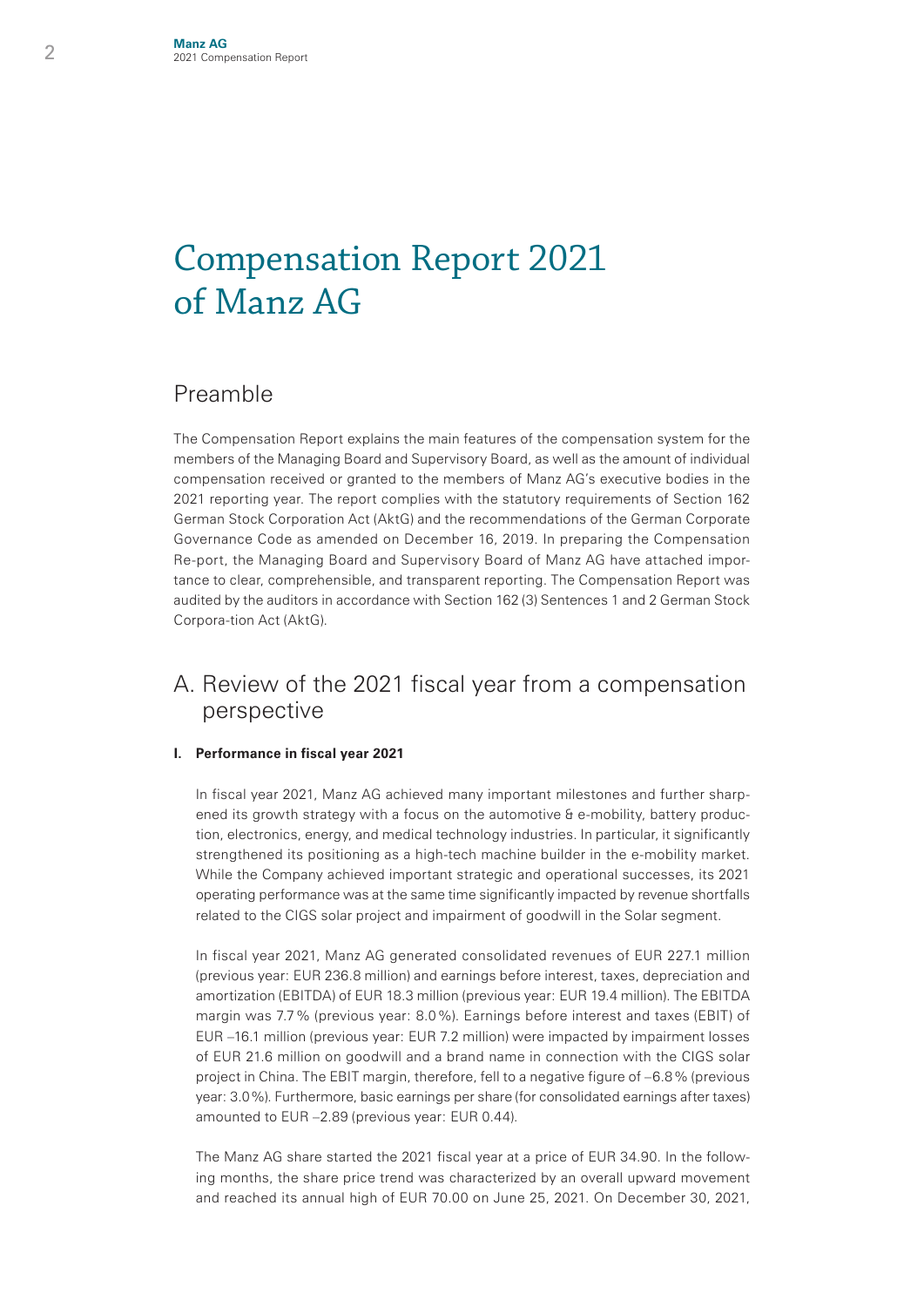Manz shares closed at EUR 50.00, which corresponds to a market capitalization of EUR 379.3 million and a price increase of around 43% since the beginning of the year.

#### **II. Composition of the Managing Board and Supervisory Board**

 There were no changes in the composition of the Managing Board and Supervisory Board of Manz AG in the 2021 reporting year. The Managing Board remained unchanged and consisted of Martin Drasch (Chairman), Manfred Hochleitner (Chief Financial Officer) and Jürgen Knie (Chief Operations Officer).

 The existing members of the Supervisory Board Prof. Dr. Heiko Aurenz (Chairman), Dieter Manz (Vice Chairman), Prof. Dr.-Ing. Michael Powalla and Dr. Zhiming Xu were re-elected to the Supervisory Board for a full term of office by the Annual General Meeting on July 7, 2021.

## B. Compensation of the members of the Managing Board

#### **I. The compensation system at a glance**

 The system for compensating members of the Managing Board of Manz AG was resolved by the Supervisory Board on May 6, 2021, on the recommendation of its Economic Committee, and approved by the Annual General Meeting on July 7, 2021, with a majority of 98.93%. It conforms to the regulations of the Stock Corporation Act, and observes the recommendations of the German Corporate Governance Codex (DCGK) in the version enacted by the governmental commission on the German Corporate Governance Codex on December 16th, 2019, which went into force on March 20th, 2020.

 The Managing Board compensation system approved by the Annual General Meeting is available on the Company's website under https://www.manz.com/en/investor-relations/corporate-governance/compensation/

 Manz AG's goal is to achieve a sustained increase in competitiveness with earningsoriented growth. The Managing Board compensation system is closely linked to this strategy, and plays an important part in helping us achieve the corporate objectives described here. Based on this, the aim of the compensation system is to compensate the members of the Managing Board commensurately according to their area of activity and responsibility, taking into account not only the personal performance of each respective Managing Board member, but also the Company's overall situation and business success.

 Integrating the main management indicators of Manz AG into the Managing Board compensation incentivizes increasing earning power and profitability, as well as the longterm financing power and appreciation in value of Manz AG. Furthermore, it should also incentivize performance that contributes to the strategic, technical and structural development of Manz AG. Therefore, non-financial factors, in particular from the environment, social & governance areas – "ESG" – also play an important role in Managing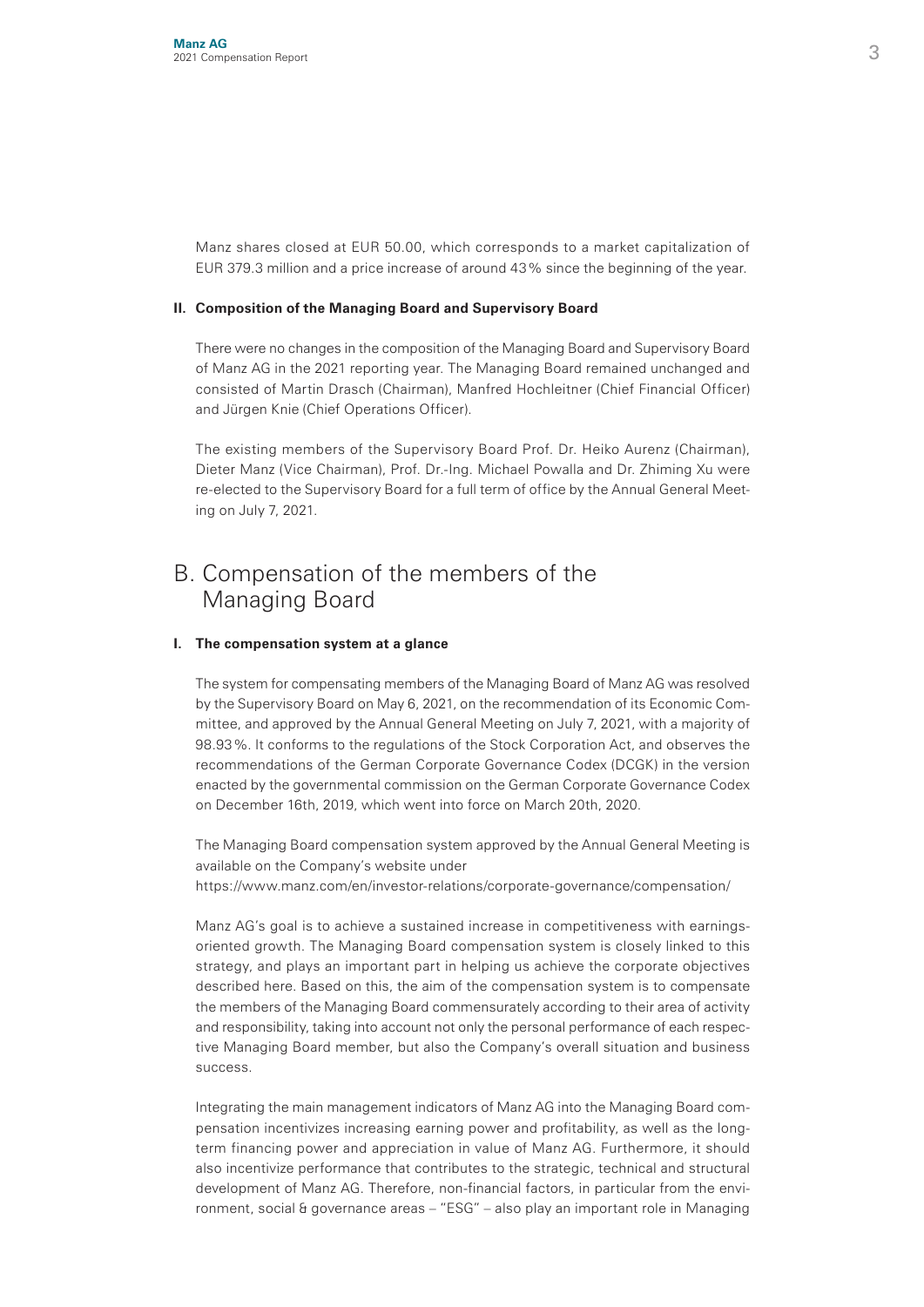Board compensation. The objective is to unite the interests of the Managing Board and shareholders with other stakeholders as well.

 The compensation paid to members of the Manz AG Managing Board consists of fixed and variable components. Non performance-related components as fixed compensation components include the annual salary, benefits, and company pension plan. Performance-related components as variable components include short-term incentives (STI) and long-term incentives (LTI).

 The following table shows an overview of the compensation components as well as the parameters and bases on which they are calculated: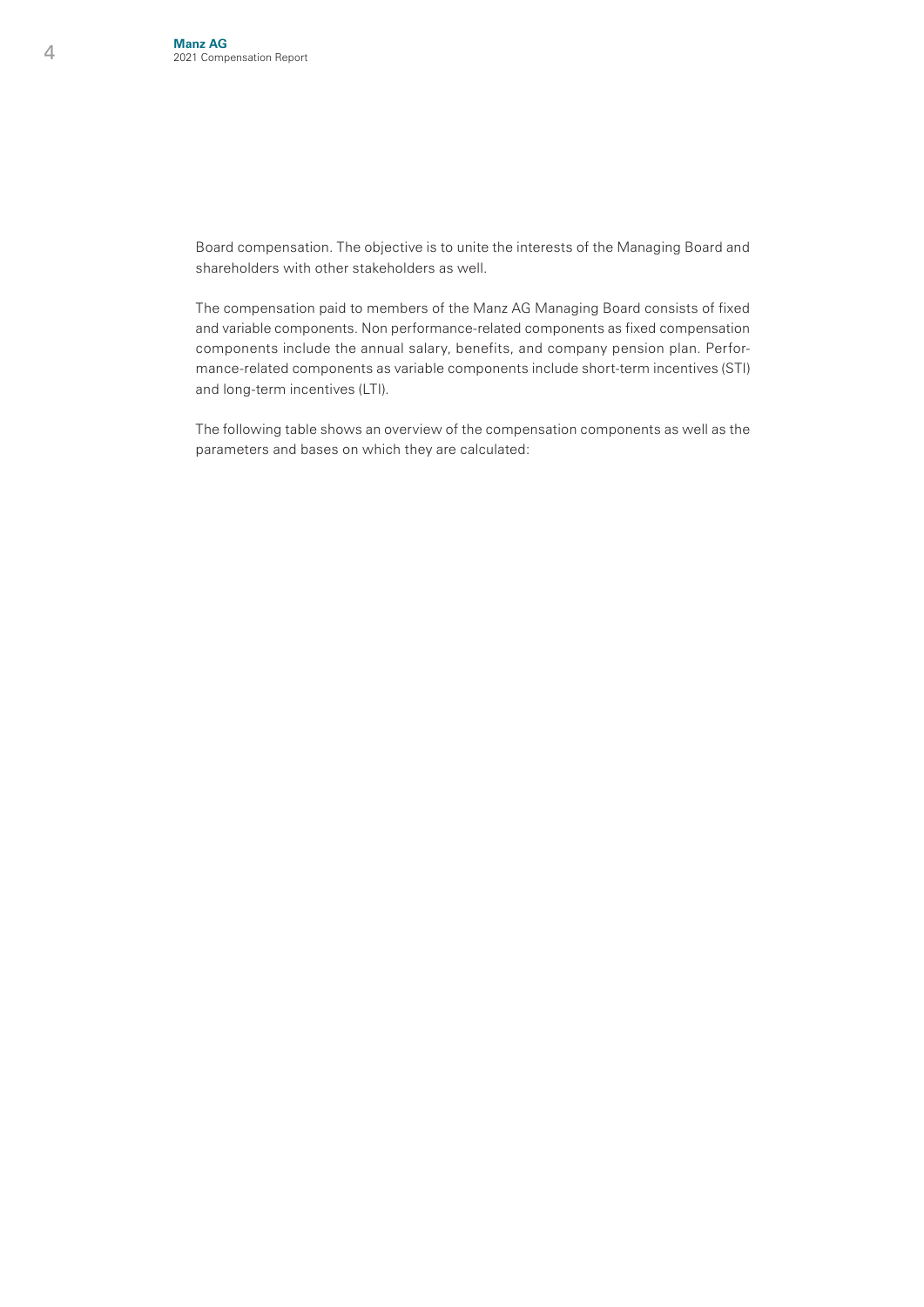| Fixed compensation (non performance-related components) |                                                                                                                                                             |  |  |  |  |
|---------------------------------------------------------|-------------------------------------------------------------------------------------------------------------------------------------------------------------|--|--|--|--|
| Fixed salary                                            | Monthly wages<br>Expected employer contribution to social insurance<br>Payment in cash                                                                      |  |  |  |  |
| Fringe benefits                                         | Private use of company car<br>Insurance (D&O insurance, accident insurance)                                                                                 |  |  |  |  |
| Company pension plan                                    | Contributions to the provident fund                                                                                                                         |  |  |  |  |
|                                                         | Variable compensation (performance-related components)                                                                                                      |  |  |  |  |
| Short-term incentives (STI): Annual cash bonus          |                                                                                                                                                             |  |  |  |  |
| Type                                                    | Annual target bonus with financial performance criteria                                                                                                     |  |  |  |  |
| Performance criteria                                    | EBIT margin                                                                                                                                                 |  |  |  |  |
| Performance period                                      | one year                                                                                                                                                    |  |  |  |  |
| Limit                                                   | 160% of annual fixed salary                                                                                                                                 |  |  |  |  |
| Payment                                                 | Annually in cash after approval of the consolidated financial<br>statement                                                                                  |  |  |  |  |
| Short-term incentives (STI): Non-financial STI          |                                                                                                                                                             |  |  |  |  |
| Type                                                    | Annual target bonus with non-financial performance criteria                                                                                                 |  |  |  |  |
| Performance criteria                                    | Objectives related to strategic, technical and structural develop-<br>ment, including ESG criteria according to annual individual targets                   |  |  |  |  |
| Performance period                                      | One year                                                                                                                                                    |  |  |  |  |
| Limit                                                   | 30% of annual fixed salary                                                                                                                                  |  |  |  |  |
| Payment                                                 | Annually in cash after determination of the amount to be paid out                                                                                           |  |  |  |  |
| Long-term incentives (LTI): Manz Performance Share Plan |                                                                                                                                                             |  |  |  |  |
| Type                                                    | Performance Share Plan (share purchasing rights)                                                                                                            |  |  |  |  |
| Performance criteria                                    | EBITDA margin (50%)<br>Development in corporate value (50%)                                                                                                 |  |  |  |  |
| Performance period                                      | Four fiscal years                                                                                                                                           |  |  |  |  |
| Vesting period                                          | Four years                                                                                                                                                  |  |  |  |  |
| Limit                                                   | 300% of the value of the performance shares upon allocation                                                                                                 |  |  |  |  |
| Payment                                                 | After the end of the vesting period and approval of the consoli-<br>dated financial statement for the fourth fiscal year, generally in<br>shares of Manz AG |  |  |  |  |
| <b>Maximum compensation</b>                             | Fixed maximum amount for each member of the Managing Board                                                                                                  |  |  |  |  |
|                                                         |                                                                                                                                                             |  |  |  |  |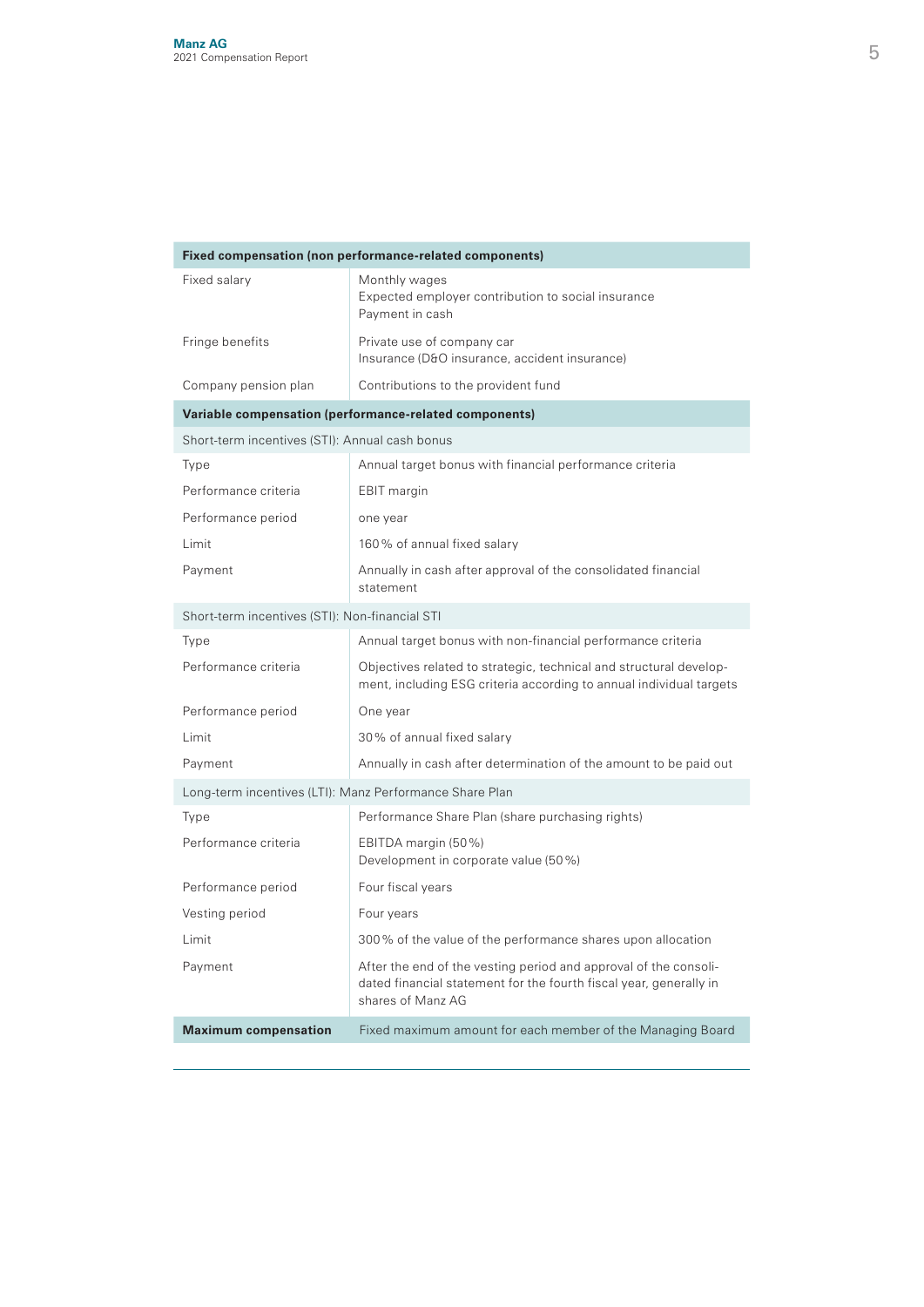Based on the compensation system, the Supervisory Board established a specific target total compensation for each member of the Managing Board before the start of each fiscal year. This must be appropriate to the duties and performance of the Managing Board member, as well as the position of the Company, and may not exceed customary compensation. The target total compensation is comprised of the total of all compensation components used to determine overall compensation. The target amount for the STI and LTI is based on 100% target achievement. The percentage of long-term incentives in the target total compensation exceeds the percentage of short-term incentives in the target total compensation.

 The percentage of non-performance related components (annual fixed salary and bonuses) is around 41% of the target total compensation, and the percentage of performancerelated components as a variable component is around 59% of the target total compensation. Therefore, the percentage of the STI target of the target total compensation is around 27%, of which the percentage of annual cash bonuses makes up around 22%, and the percentage of non-financial STI makes up around 5%. The LTI target makes up around 32% of the target total compensation. The LTI target is around 54% of the target for total variable compensation, and therefore exceeds the STI target amount (around 46%).

**Non performance-related components Performance-related components 41% 59%** Monthly fixed salary Benefits Pension plan Short-term variable compensation (STI) Long-term variable compensation (LTI) Annual cash bonus Non-financial STI Manz Performance Share Plan **41% 22% 5% 32%**

 The following table shows an overview of the relative percentages of fixed and variable compensation components, based on the target total compensation: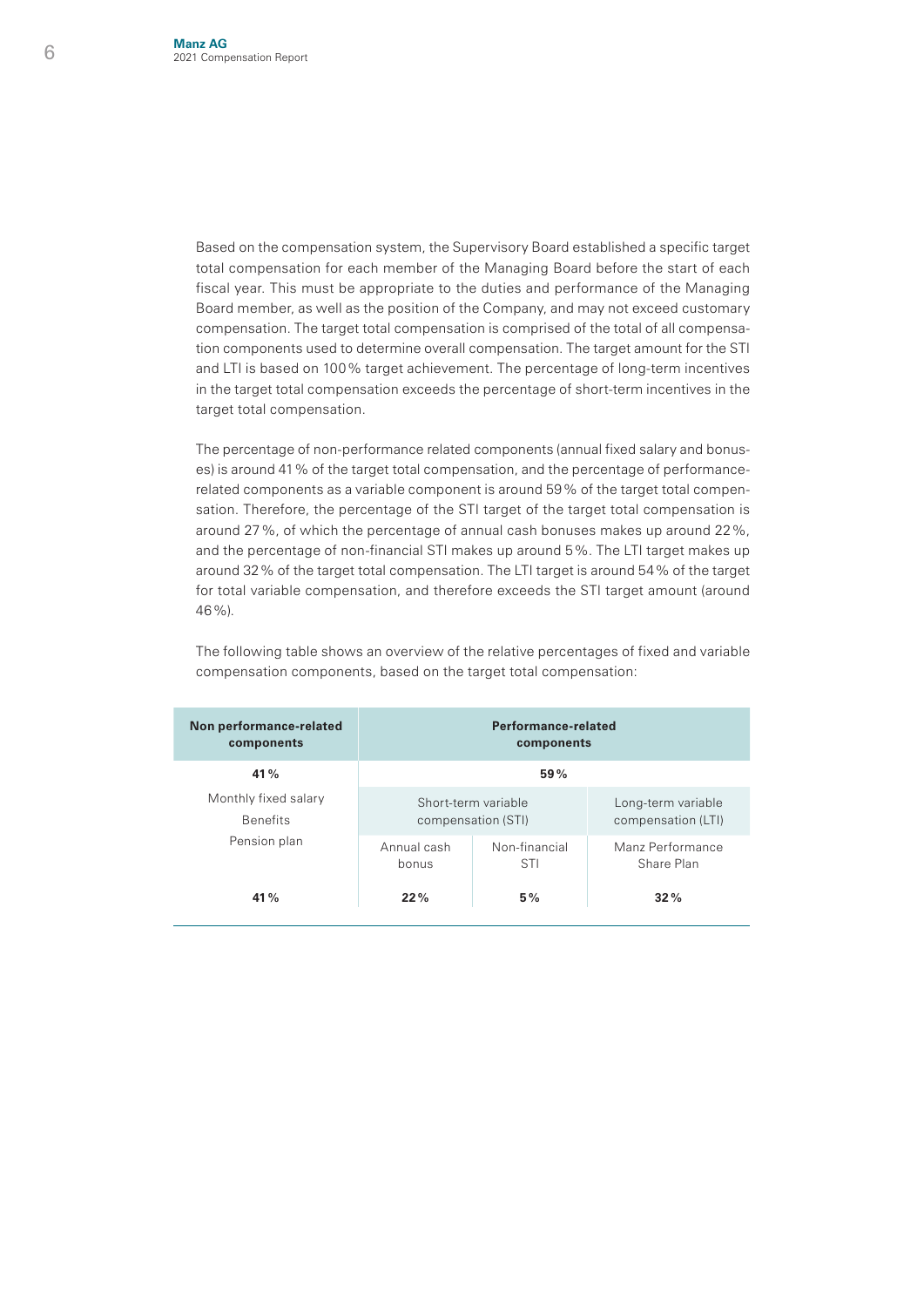#### **II. Principles of compensation determination**

#### **1. Target compensation and compensation structure**

 In fiscal year 2021, the compensation system presented was applied for the incumbent members of the Managing Board. In order to implement the compensation system, the Supervisory Board has agreed appropriate adjustments to the current service contracts (Managing Board contracts) for the Company with the members of the Managing Board.

 The Supervisory Board has determined the amount of the target total compensation for each member of the Managing Board on the basis of the compensation system for the 2021 fiscal year. In doing so, the Supervisory Board ensured that the relative proportions of the fixed and variable compensation components in relation to the target total compensation correspond to the values specified in the compensation system.

 The following table shows the individual target total compensation for each member of the Managing Board for the 2021 fiscal year, as well as the target values of the fixed and variable compensation components and their relative proportions in relation to the target total compensation:

|                   |                                                   |         | <b>Martin Drasch</b><br><b>Chief Executive Officer</b> |         | <b>Manfred Hochleitner</b><br><b>Chief Financial Officer</b> |         | Jürgen Knie<br><b>Chief Operations Officer</b> |  |
|-------------------|---------------------------------------------------|---------|--------------------------------------------------------|---------|--------------------------------------------------------------|---------|------------------------------------------------|--|
|                   |                                                   | in TEUR | of TTC                                                 | in TEUR | of TTC                                                       | in TEUR | of TTC                                         |  |
| <b>Fixed</b>      | Fixed salary                                      | 319     | 38%                                                    | 255     | 37%                                                          | 258     | 37%                                            |  |
| compen-<br>sation | + Fringe benefits                                 | 13      | 2%                                                     | 13      | 2%                                                           | 13      | 2%                                             |  |
|                   | Retirement benefits<br>$+$                        | 12      | $1\%$                                                  | 12      | 2%                                                           | 12      | 2%                                             |  |
|                   | $=$ Total                                         | 344     | 41%                                                    | 280     | 41%                                                          | 283     | 41%                                            |  |
|                   |                                                   |         |                                                        |         |                                                              |         |                                                |  |
| Variable          | STI (short-term)                                  |         |                                                        |         |                                                              |         |                                                |  |
| compen-<br>sation | + Annual cash bonus                               | 186     | 22%                                                    | 150     | 22%                                                          | 150     | 22%                                            |  |
|                   | + Non-financial STI                               | 47      | 5%                                                     | 38      | 5%                                                           | 38      | 5%                                             |  |
|                   | $=$ Total STI                                     | 233     | 27%                                                    | 188     | 27%                                                          | 188     | 27%                                            |  |
|                   | LTI (long-term)<br>Manz Performance<br>Share Plan | 271     | 32%                                                    | 219     | 32%                                                          | 219     | 32%                                            |  |
|                   | $=$ Target total<br>compensation (TTC)            | 847     | 100%                                                   | 686     | 100%                                                         | 690     | 100%                                           |  |
|                   |                                                   |         |                                                        |         |                                                              |         |                                                |  |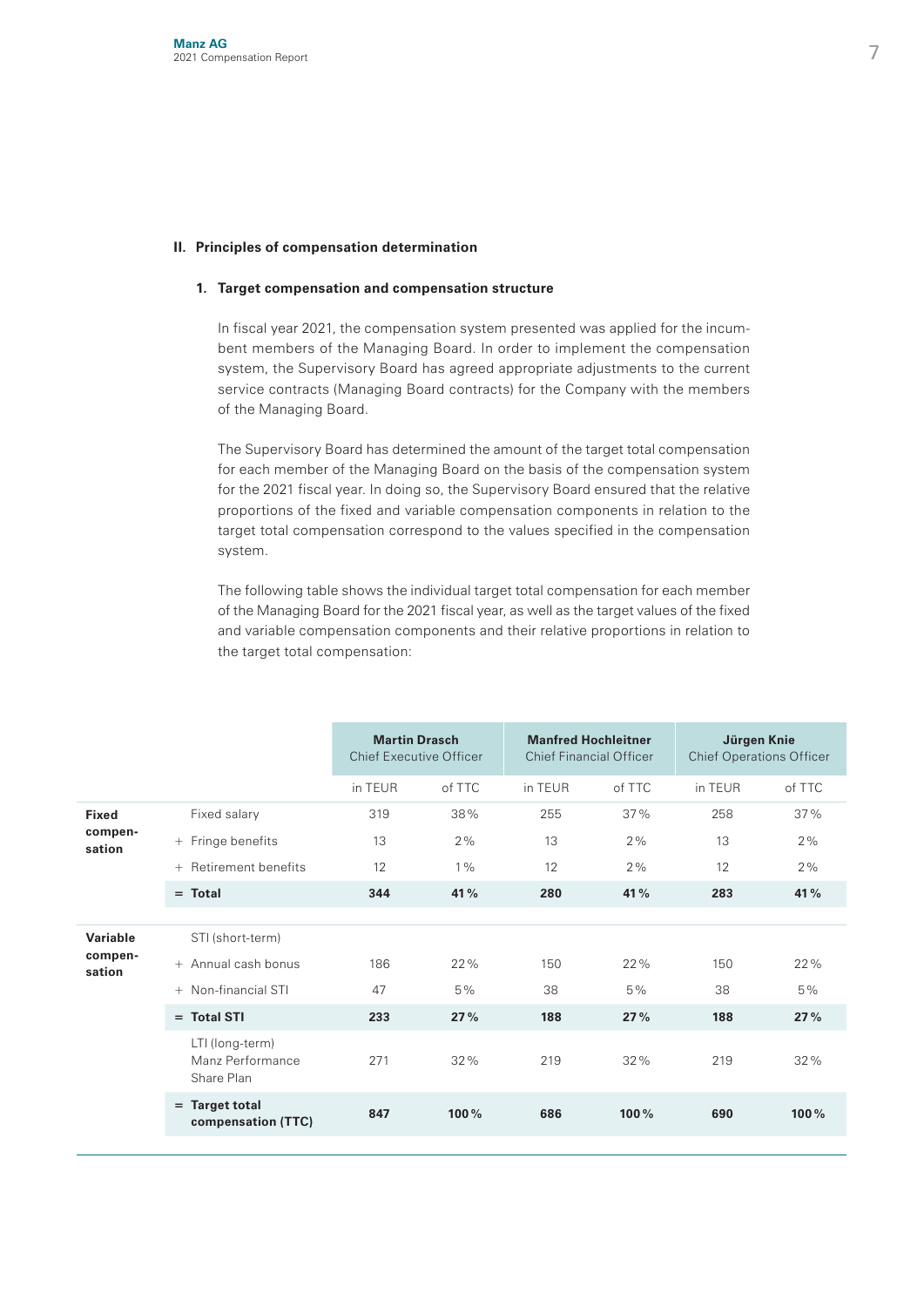#### **2. Maximum compensation**

 The total compensation to be granted to the Managing Board member for a fiscal year as the total of all compensation amounts provided for the fiscal year in question, including the annual fixed salary, benefits and variable compensation components does have a maximum upper limit ("maximum compensation"), regardless of the time at which these amounts are paid out.

 In accordance with the remuneration system, the contractually agreed maximum remuneration in fiscal year 2021 was TEUR 1,800 for CEO Martin Drasch and TEUR 1,500 for each of the Executive Board members Manfred Hochleitner and Jürgen Knie. If the total compensation exceeds the maximum compensation, the Supervisory Board is entitled to reduce the amount of the cash bonus or the nonfinancial STI.

 The following table shows for the 2021 financial year the maximum values of the fixed and variable compensation components and their relative proportions in relation to the total of the maximum compensation components and the individual contractual maximum compensation for each Executive Board member:

|                               |                                                   |         | <b>Martin Drasch</b><br><b>Chief Executive Officer</b> |         | <b>Manfred Hochleitner</b><br><b>Chief Financial Officer</b> | Jürgen Knie<br><b>Chief Operations Officer</b> |         |
|-------------------------------|---------------------------------------------------|---------|--------------------------------------------------------|---------|--------------------------------------------------------------|------------------------------------------------|---------|
|                               |                                                   | in TEUR | from MC                                                | in TEUR | from MC                                                      | in TEUR                                        | from MC |
| <b>Fixed</b>                  | Fixed salary                                      | 319     | 26%                                                    | 255     | 26%                                                          | 258                                            | 26%     |
| compen-<br>sation             | + Fringe benefits                                 | 14      | $1\%$                                                  | 14      | $1\%$                                                        | 14                                             | $1\%$   |
|                               | + Retirement benefits                             | 12      | $1\%$                                                  | 12      | $1\%$                                                        | 12                                             | $1\%$   |
|                               | $=$ Total                                         | 345     | 29%                                                    | 281     | 29%                                                          | 284                                            | 29%     |
|                               |                                                   |         |                                                        |         |                                                              |                                                |         |
| Variable<br>compen-<br>sation | STI (short-term)                                  |         |                                                        |         |                                                              |                                                |         |
|                               | + Annual cash bonus                               | 496     | 41%                                                    | 400     | 41%                                                          | 400                                            | 41 %    |
|                               | + Non-financial STI                               | 93      | 8%                                                     | 75      | 8%                                                           | 75                                             | 8%      |
|                               | $=$ Total STI                                     | 589     | 49%                                                    | 475     | 49%                                                          | 475                                            | 49%     |
|                               | LTI (long-term)<br>Manz Performance<br>Share Plan | 271     | 23%                                                    | 219     | 22%                                                          | 219                                            | 22%     |
|                               | $=$ Total                                         | 1.205   | 100%                                                   | 974     | 100%                                                         | 978                                            | 100%    |
|                               | $=$ Maximum<br>compensation (MC)                  | 1,800   |                                                        | 1,500   |                                                              | 1,500                                          |         |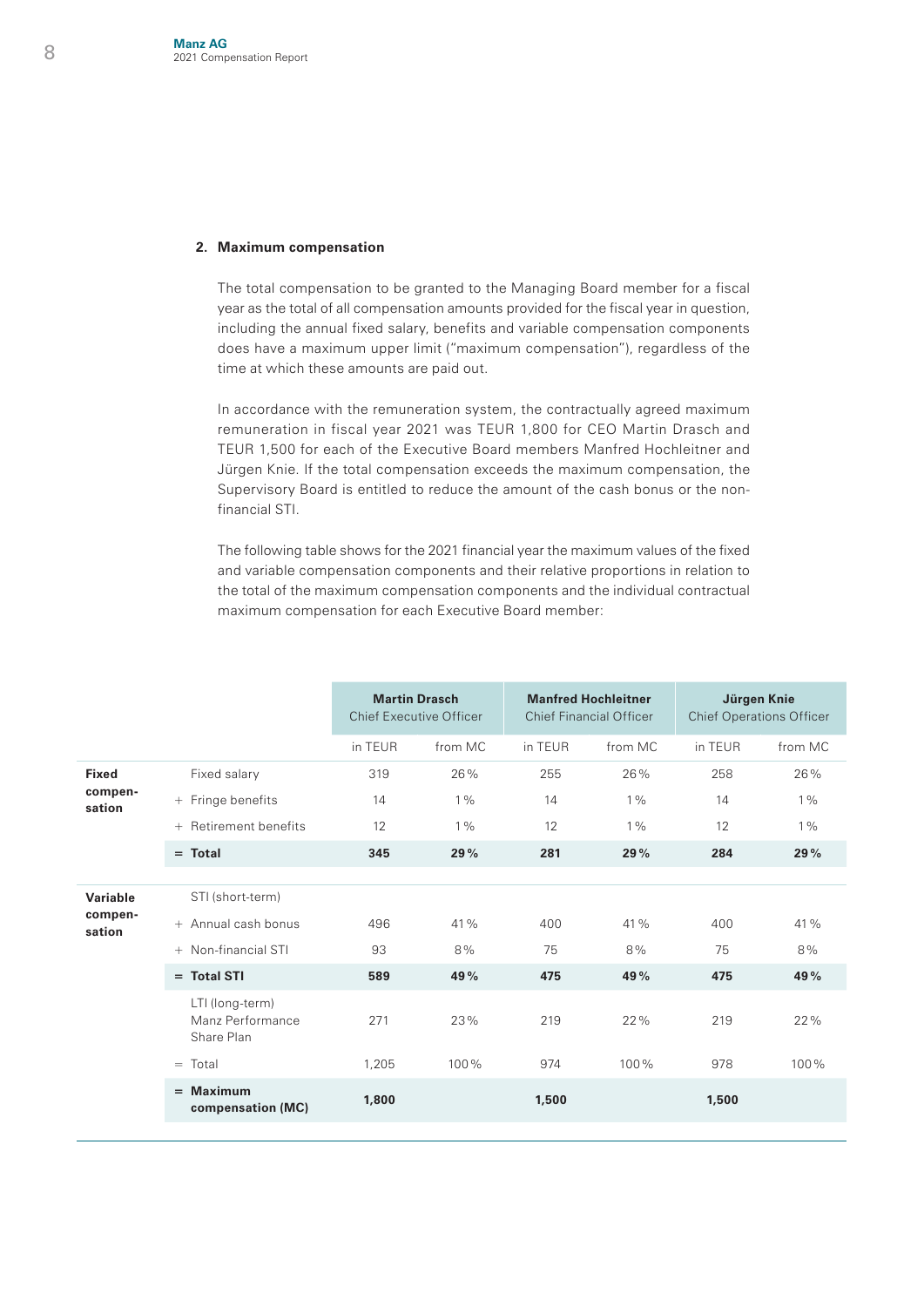#### **3. Appropriateness of the compensation**

 Compensation for members of the Managing Board is based on the customary amounts and structure of management compensation at comparable companies, in accordance with the law and the recommendations of the German Corporate Governance Codex, as well as based on the economic position and future prospects of the Company. In addition, the duties and performance of the Managing Board member in question and the salary structure within the Company are taken into consideration.

 In order to ensure the appropriateness of Managing Board compensation, the Supervisory Board conducted a horizontal and a vertical comparison in fiscal year 2021.

 In the horizontal analysis, the compensation of the members of the Managing Board of Manz AG was compared with the compensation at comparable companies. For this purpose, the compensation data of the companies SMA Solar Technology AG, Singulus Technologies AG, AIXTRON SE, and SÜSS MicroTec SE were used, as they are included in the Prime Standard of the Frankfurt Stock Exchange and operate in similar business segments as Manz AG.

 In addition to the horizontal view, a vertical view was also taken. During this assessment, the internal Company compensation structure is evaluated by comparing the compensation of the Managing Board to the compensation of upper management and the workforce as a whole. The Supervisory Board has defined upper management for this purpose, including upper managers worldwide (heads of the business units and area managers, as well as managing directors of the subsidiary companies). The Supervisory Board has included employees of Manz AG in Germany who are not upper management for the vertical comparison of the entire workforce. In addition to the status quo, this assessment also considers the development of ratios over time.

 The review of the appropriateness of the Managing Board's compensation for fiscal year 2021 showed that the Managing Board compensation resulting from the target achievement for fiscal year 2021 is appropriate.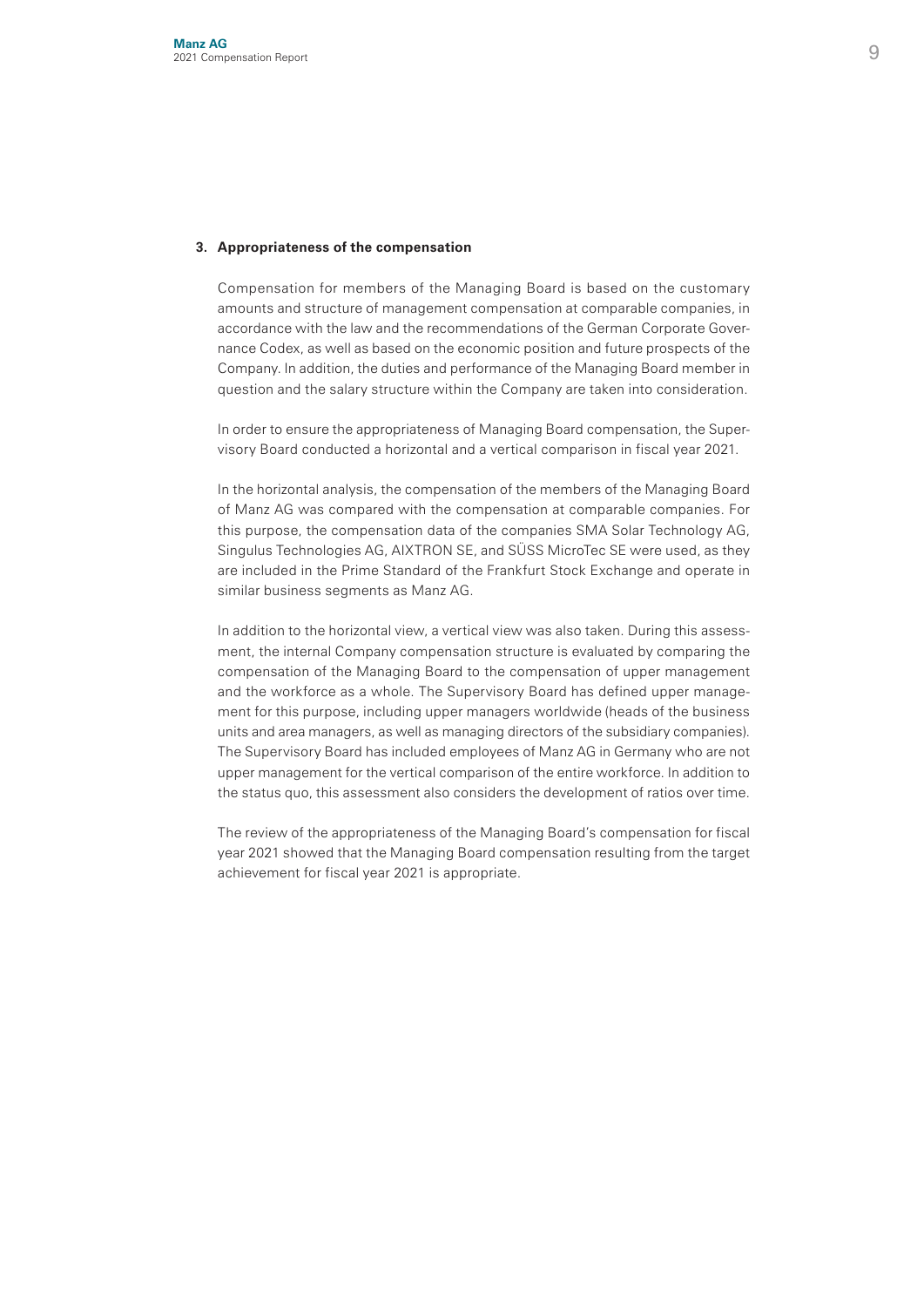#### **III. Variable compensation in fiscal year 2021**

 The variable compensation components serve as a specific incentive to achieve sustained corporate growth while contributing to the Managing Board members' accumulation of personal assets and financial independence.

 The variable compensation includes, firstly, an annual component tied to the Company's success in the previous year (short-term incentive), consisting of an annual cash bonus and non-financial STI, and, secondly, a share-based component with a multi-year basis for assessment, in the form of purchasing rights to Manz shares (performance shares) granted on an annual basis (long-term incentives (LTI)).

#### **1. Annual cash bonus based on EBIT margin as short-term variable compensation (financial short-term incentive)**

- **a) The annual cash bonus under the compensation system**
	- **(1) Mode of operation and targets of the annual cash bonus**

 The aim of the annual cash bonus is to allow the members of the Managing Board to participate in the Company's financial success or failure in the previous fiscal year as a result of their own personal management performance. In accordance with the financial objectives of Manz AG derived from the corporate strategy, it focuses on incentivizing improving the profitability of Manz AG, using the EBIT margin as one of the primary performance indicators at Manz AG for all members of the Managing Board. Moreover, the annual cash bonus is calculated based on the respective fixed salary of the particular Managing Board member for the given previous fiscal year (fixed annual salary).

 The annual cash bonus grant requires that an EBIT margin of at least 0.1% has been achieved. The Managing Board member receives an annual cash bonus of 1% of the annual fixed salary with an EBIT margin of 0.1%. Accordingly, the percentage applicable for calculating the cash bonus increases by one percentage point for each full tenth of a percentage point by which the achieved EBIT margin exceeds an EBIT margin of 0.1%. The maximum value is set at an EBIT margin of 16%, at which the annual cash bonus is 160% of the annual fixed salary.

 The Supervisory Board determines target achievement and the amount of the annual cash bonus at the end of each fiscal year based on the consolidated annual statement and annual fixed salary for the Managing Board member in question. Target achievement for performance criteria is calculated based on the target achievement value, and limited to a maximum target achievement of an EBIT margin of 16%. The payment amount is calculated by multiplying the EBIT margin as a percentage by a factor of 10, and the annual fixed salary, and is therefore limited accordingly to 160% of the fixed salary.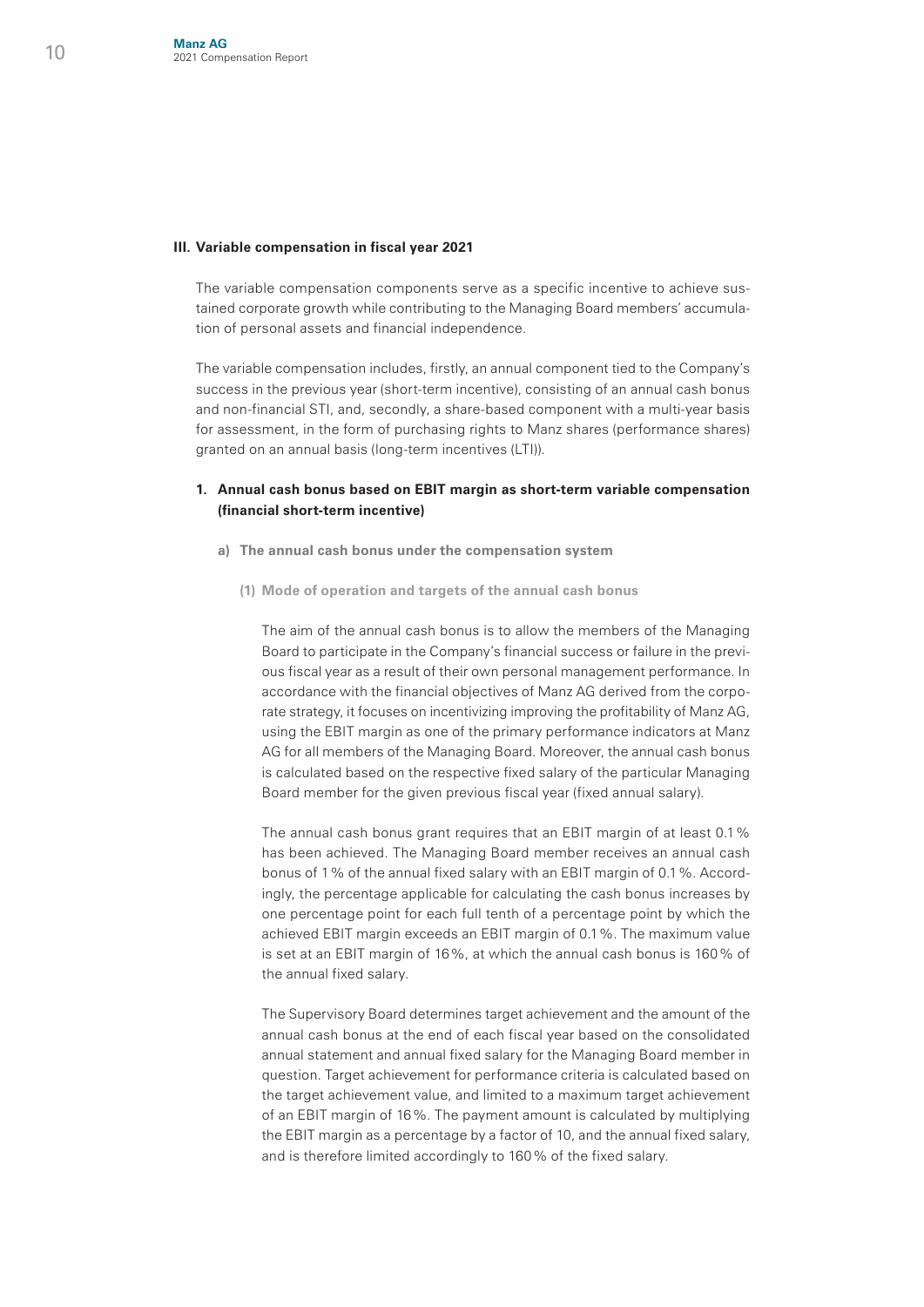The following diagram shows an overview of how annual cash bonuses are calculated:

| <b>EBIT</b> margin |   | X Factor of 10 X |    | <b>Annual fixed</b><br>salary |     | Annual cash<br>bonus | Cap: 160% of<br>the annual fixed<br>salary |
|--------------------|---|------------------|----|-------------------------------|-----|----------------------|--------------------------------------------|
| Example:<br>6%     | X | 10               | X. | <b>TEUR 260</b>               | $=$ | <b>TEUR 156</b>      | Cap: TEUR 416                              |

 The following graphic shows the target achievement curve for the performance criteria of EBIT margin:



**Target attainment curve for cash bonuses**

 Annual cash bonuses are paid out in cash, and are due ten days after approval of the Manz AG consolidated financial statement.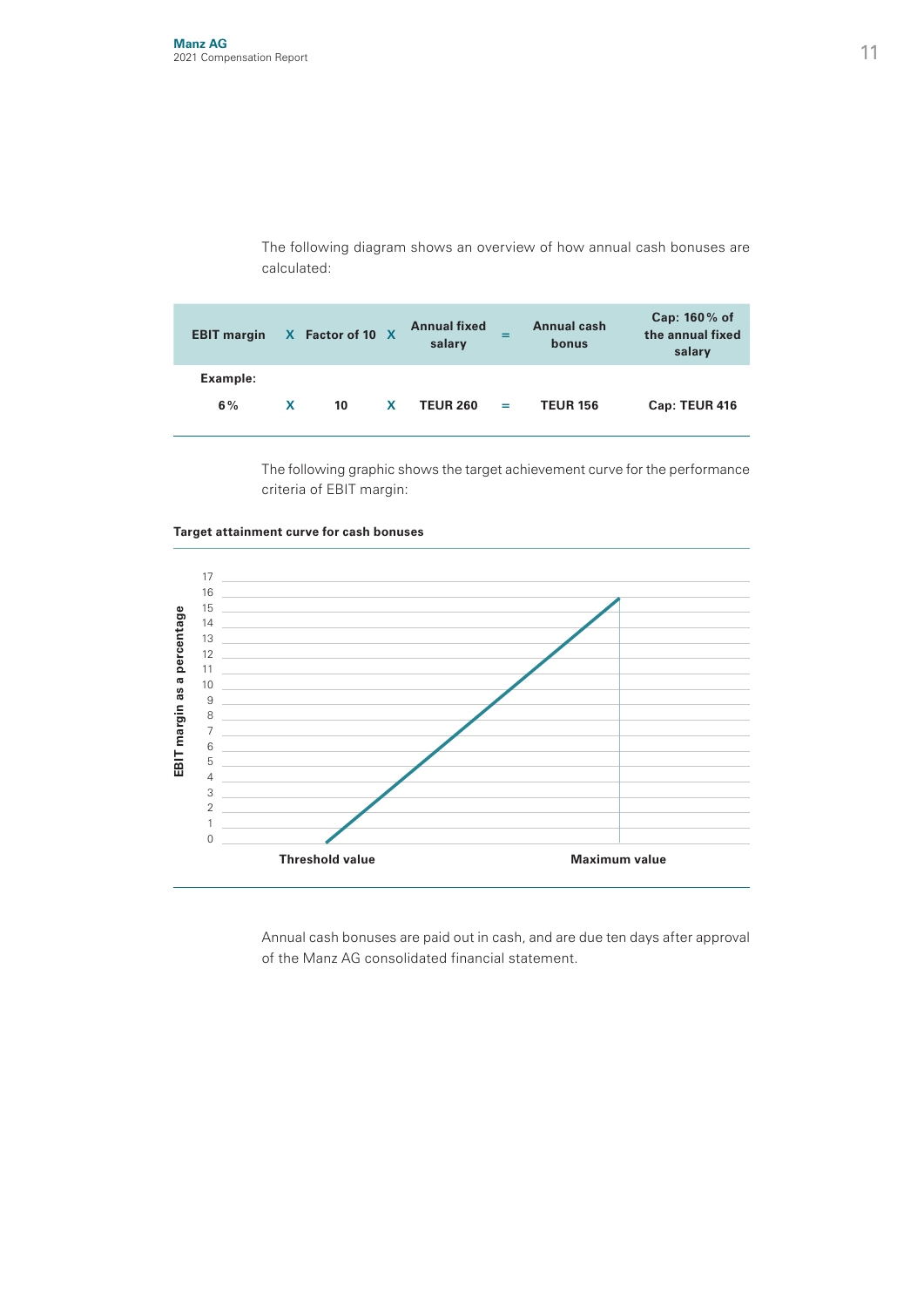#### **(2) Performance criterion EBIT margin**

 The cash bonus is granted annually, depending on the EBIT margin of the previous respective fiscal year. The EBIT margin is calculated as the ratio of earnings before interest and taxes (EBIT) to total operating performance pursuant to the consolidated financial statements of Manz AG in accordance with IFRS. The EBIT margin serves as a key figure for reflecting the operational earnings of the Company, thereby reflecting the earnings power and profitability of the enterprise.

 Therefore, directly tying annual cash bonuses to the performance criteria of the EBIT margin incentivizes and focuses the work of the Managing Board on consistently improving the earning power of the Manz Group, thereby ensuring the strategic alignment of the variable compensation. The target is decisive for all Managing Board members together. The financial performance criterion of EBIT margin is not only used at Management Board level, but also serves as a strategic orientation for business activities in the individual business areas.

 **b) The cash bonus in fiscal year 2021**

 The Supervisory Board has set a target EBIT margin of 6% for the 2021 fiscal year, resulting in an annual cash bonus of 60% of the fixed annual salary. The granting of the annual cash bonus is subject to the condition that an EBIT margin of at least 0.1% has been achieved (minimum value). The maximum value is set at an EBIT margin of 16%, at which the annual cash bonus is 160% of the annual fixed salary.

 As the EBIT margin fell to a negative value of –6.8% in fiscal year 2021, no annual cash bonus was granted to the members of the Managing Board for fiscal year 2021.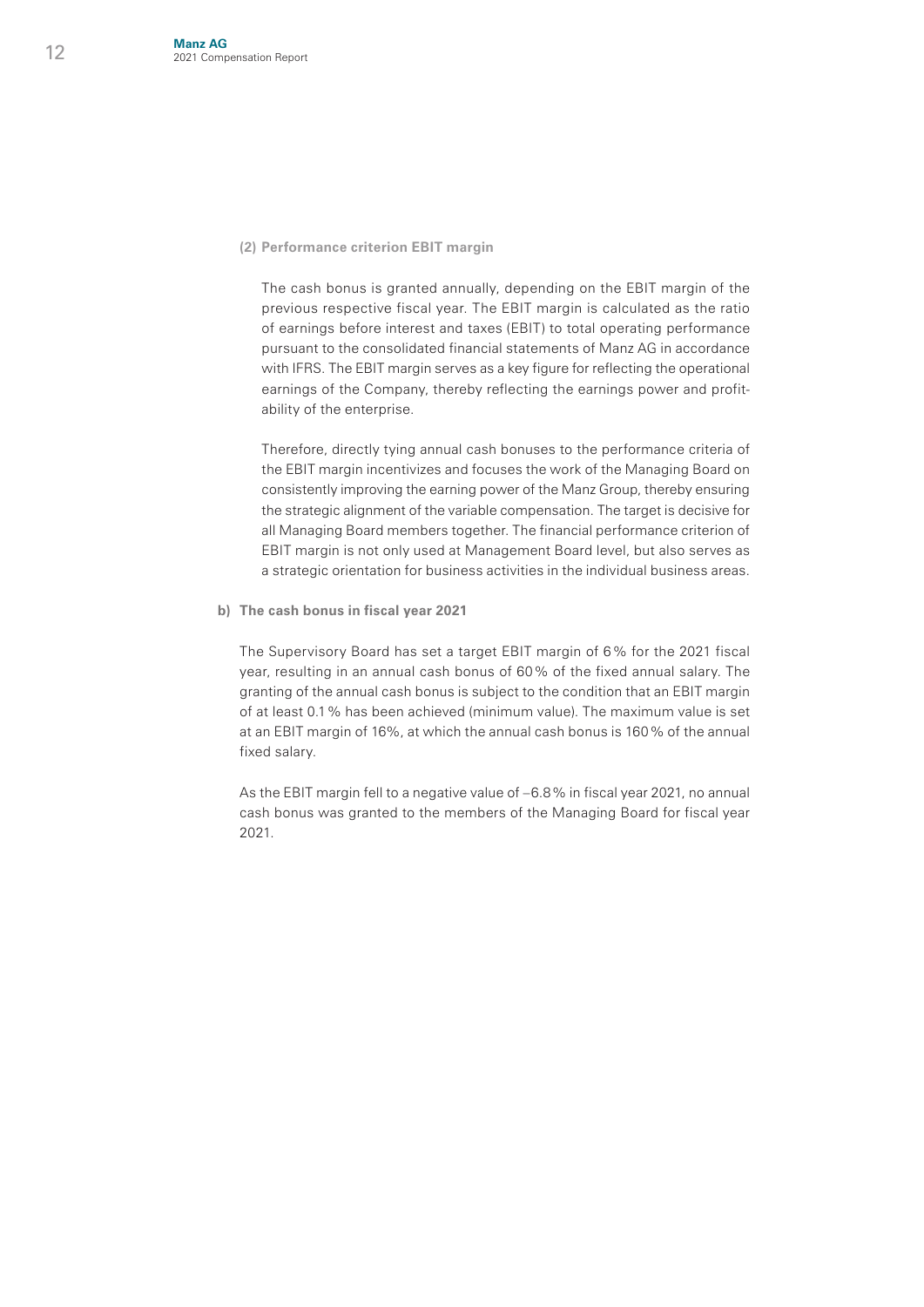#### **2. Non-financial STI as short-term variable compensation (non-financial short-term incentive)**

- **a) The non-financial STI according to the compensation system**
	- **(1) Calculation of the non-financial STI and payout**

 In addition to the annual cash bonus, the short-term variable compensation also includes a non-financial STI according to the non-financial performance criteria. The non-financial corporate and ESG division targets are used to assess the individual performance of Managing Board members. The nonfinancial STI is calculated based on the respective fixed salary of the particular Managing Board member for the given previous fiscal year (fixed annual salary).

 The Supervisory Board calculates target attainment and the amount of the non-financial STI for the Managing Board member in question after the end of the fiscal year. Overall target attainment for the stipulated non-financial performance criteria is calculated based on the level of target attainment, and is limited to a maximum of 200%. The non-financial STI is applied based on previously defined criteria stipulated by the Supervisory Board before the start of the fiscal year, and is 15% of the annual fixed salary if all goals are achieved. The payment amount, therefore, is calculated by multiplying total target attainment by the annual fixed salary, as well as a factor of 15%. The payment amount is limited to a maximum of 30% of the annual fixed salary.

 The following diagram shows an overview of how non-financial STIs are calculated:

| <b>Target</b><br>attainment<br>(up to $200\%$ ) | x | <b>Annual fixed</b><br>salary |   | <b>Factor</b><br>15% | =   | <b>Non-financial STI</b> | Cap: 30% of<br>the annual<br>fixed salary |
|-------------------------------------------------|---|-------------------------------|---|----------------------|-----|--------------------------|-------------------------------------------|
| Example:<br>100%                                | x | <b>TEUR 260</b>               | X | $15 \%$              | $=$ | <b>TEUR 39</b>           | Cap: TEUR 78                              |

 The non-financial STI is paid out in cash as soon as possible after the payment amount is calculated by the Supervisory Board, and at the latest within three months after the end of the fiscal year.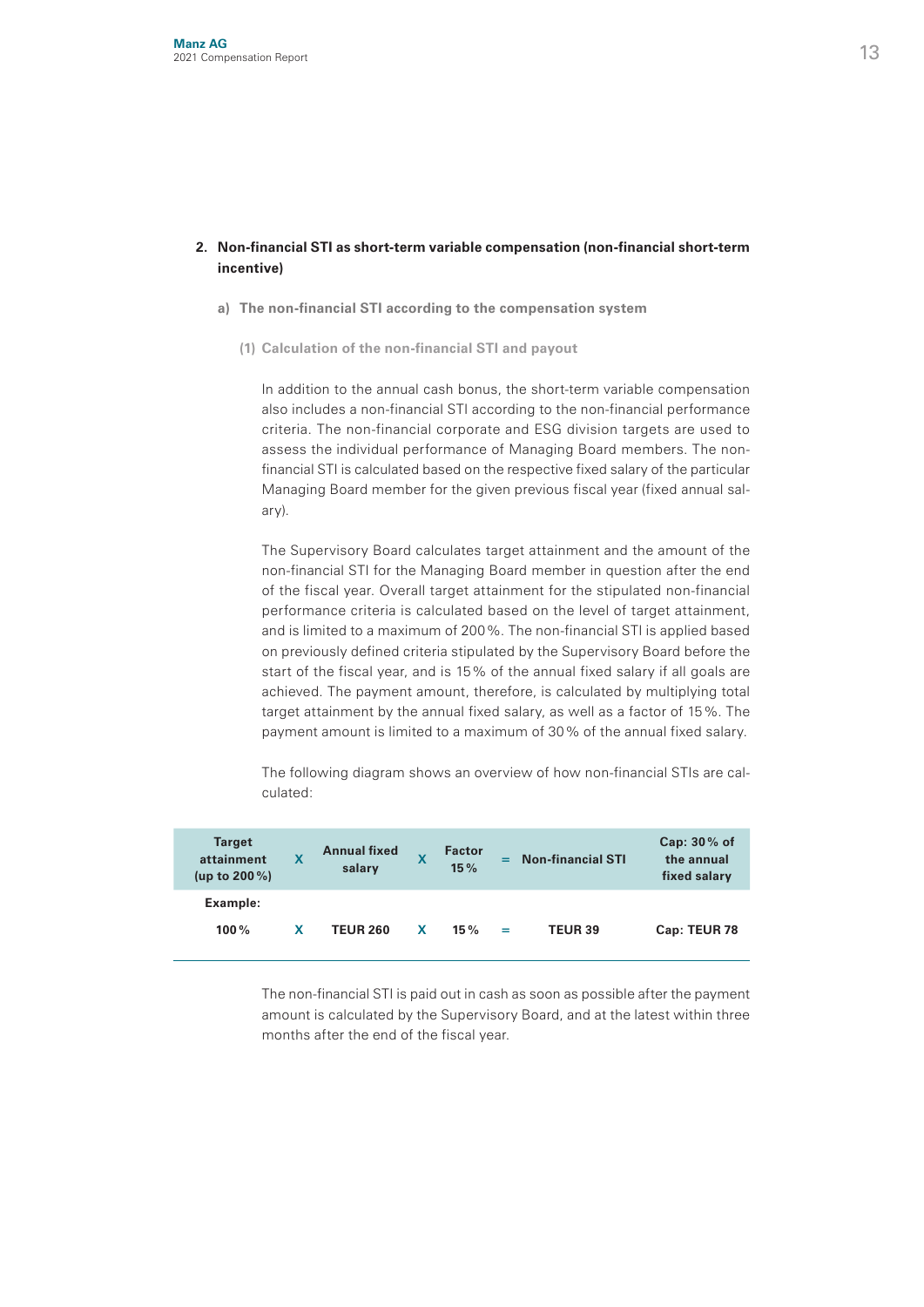#### **(2) Performance criteria**

 Before the start of the financial year, the Supervisory Board selects relevant non-financial performance criteria to assess the Managing Board member for the financial year, based on the following criteria:

- long-term strategic, technical or structural corporate development
- portfolio measures, primarily successful mergers & acquisitions and relevant integration measures
- successfully tapping into new growth markets, expanding market position
- optimizations, efficiency programs/increases, restructuring measures
- successfully completing key projects
- increasing innovative capacity and delivery capability
- performance in the ESG area (environment, social & governance)

 The Supervisory Board defines up to three specific goals and their proportional weights. Unless otherwise indicated, the Supervisory Board stipulates ESG targets from the diversity area (social) and sustainability area (environment); however, the Supervisory Board is entitled to stipulate other ESG targets.

 The purpose of non-financial performance criteria is to improve the competitiveness of Manz AG over the long term according to corporate objectives. In addition, the criteria should help align Managing Board activities to foster the technical and structural development of the Company, including in environmental, social and governance areas. These are individual targets of the individual Managing Board members.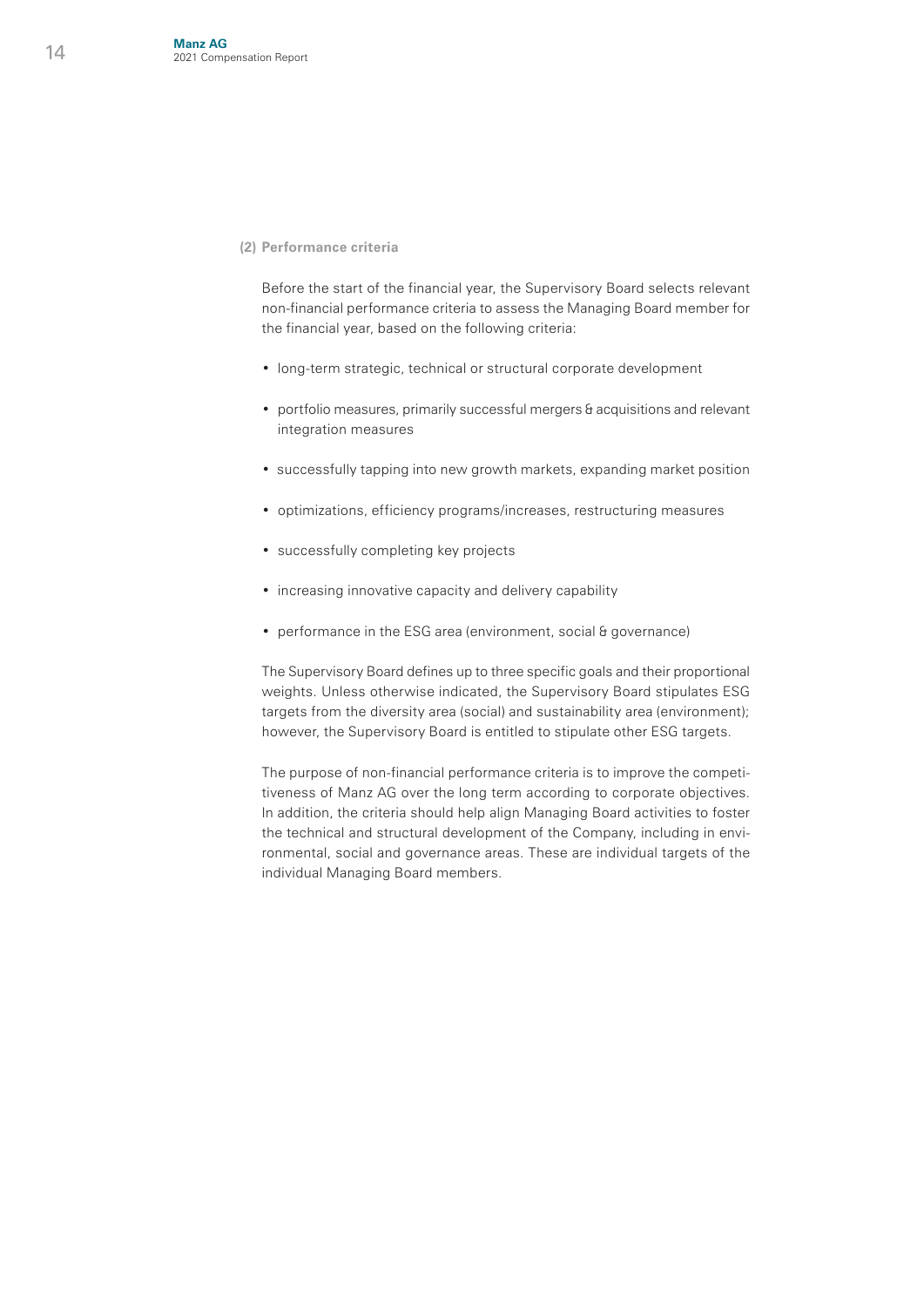#### **(3) Setting the target**

 Before the start of the respective fiscal year, the Supervisory Board determines the relevant non-financial performance criteria for the respective Managing Board member, whose target achievement value can be up to 200%, and thus the target compensation for the non-financial STI. At target attainment of 100%, this is defined by multiplying the annual fixed salary by a factor of 15%. The Supervisory Board defines up to three specific goals and their proportional weights.

 The following graphic shows the target attainment curve for the non-financial performance criteria:



#### **Target attainment curve for non-financial STI**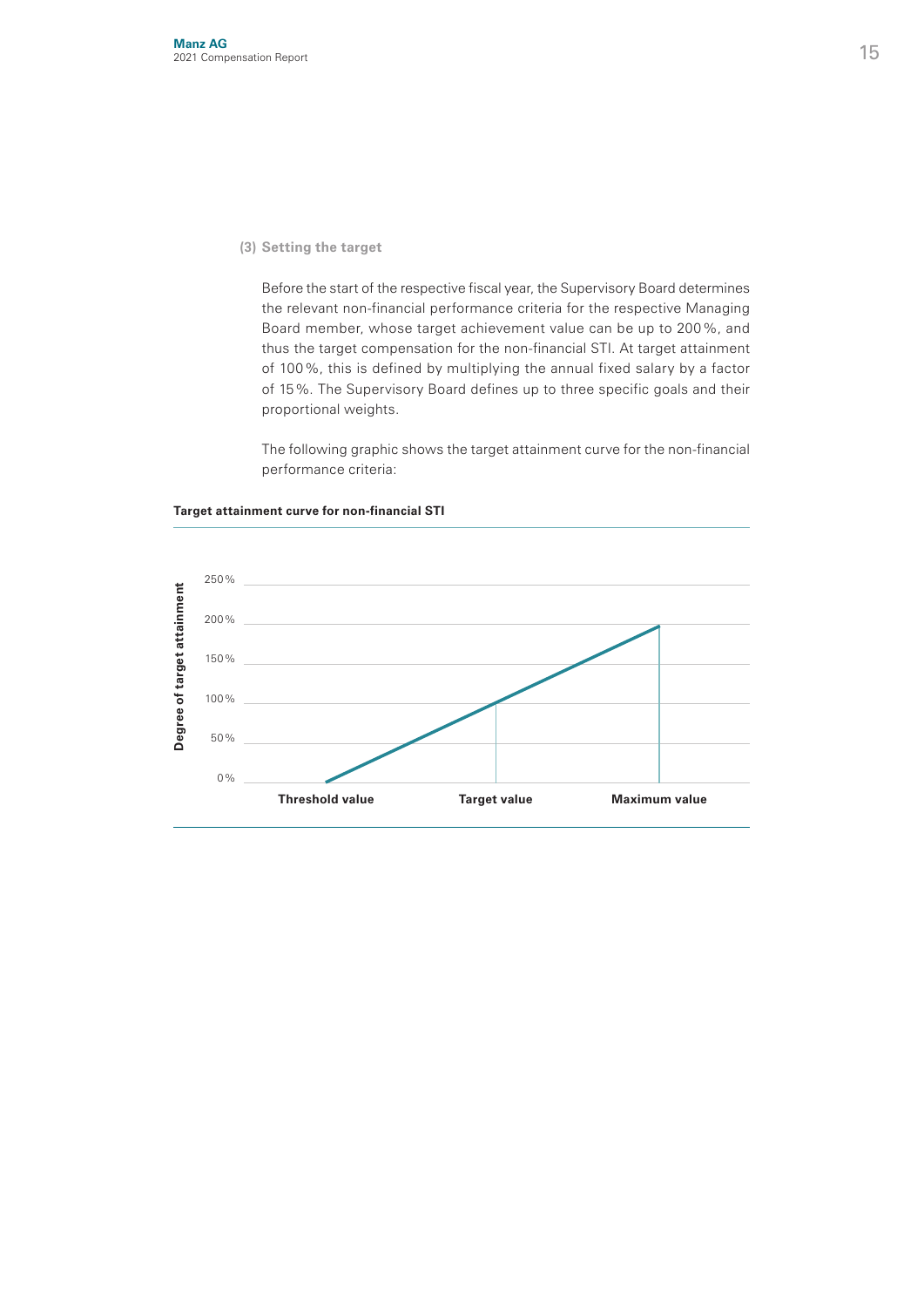#### **b) The non-financial STI in fiscal year 2021**

 The table below shows the non-financial performance criteria defined by the Supervisory Board for the 2021 fiscal year for each Managing Board member and their respective pro-rata weighting, as well as the respective degree of target achievement:

|                                                                 | Weighting | Focus topic                                                  | Objective                                                                        | Target<br>achievement | <b>Overall target</b><br>achievement |
|-----------------------------------------------------------------|-----------|--------------------------------------------------------------|----------------------------------------------------------------------------------|-----------------------|--------------------------------------|
|                                                                 | 40%       | IPCEI-Project<br>European Battery<br>Innovation<br>(EuBatIn) | Invoicing of services<br>from project EuBatIn                                    | 74.7%                 |                                      |
| <b>Martin Drasch</b><br><b>Chief Executive</b><br>Officer       | 40%       | CIGS solar projects<br>(CIGS/ab and<br>CIGSfab)              | Completion of at<br>least one project<br>without negative<br>effects on earnings | 100%                  | 69.9%                                |
|                                                                 | 20%       | Cooperations                                                 | Acquisition of<br>orders from<br>cooperation part-<br>ners                       | $0\%$                 |                                      |
| <b>Manfred Hochleitner</b><br><b>Chief Financial</b><br>Officer | 20%       | Reporting                                                    | Optimization of<br>reporting to the<br>Supervisory Board                         | 43.2%                 |                                      |
|                                                                 | 40%       | Funding                                                      | Stabilization of the<br>financing structure                                      | $0\%$                 | 42.4%                                |
|                                                                 | 40%       | IPCEI-Project<br>European Battery<br>Innovation<br>(EuBatln) | Recruitment of<br>specialist<br>personnel for the<br>EuBatIn project             | 84.4%                 |                                      |
| Jürgen Knie<br><b>Chief Operations</b><br>Officer               | 40%       | Customer projects                                            | Completion of<br>certain customer<br>projects                                    | $0\%$                 |                                      |
|                                                                 | 40%       | <b>Materials</b><br>management                               | Reduction of<br>inventories                                                      | $0\%$                 | 10.0%                                |
|                                                                 | 20%       | Sustainability                                               | Achieving<br>sustainability goals                                                | 50%                   |                                      |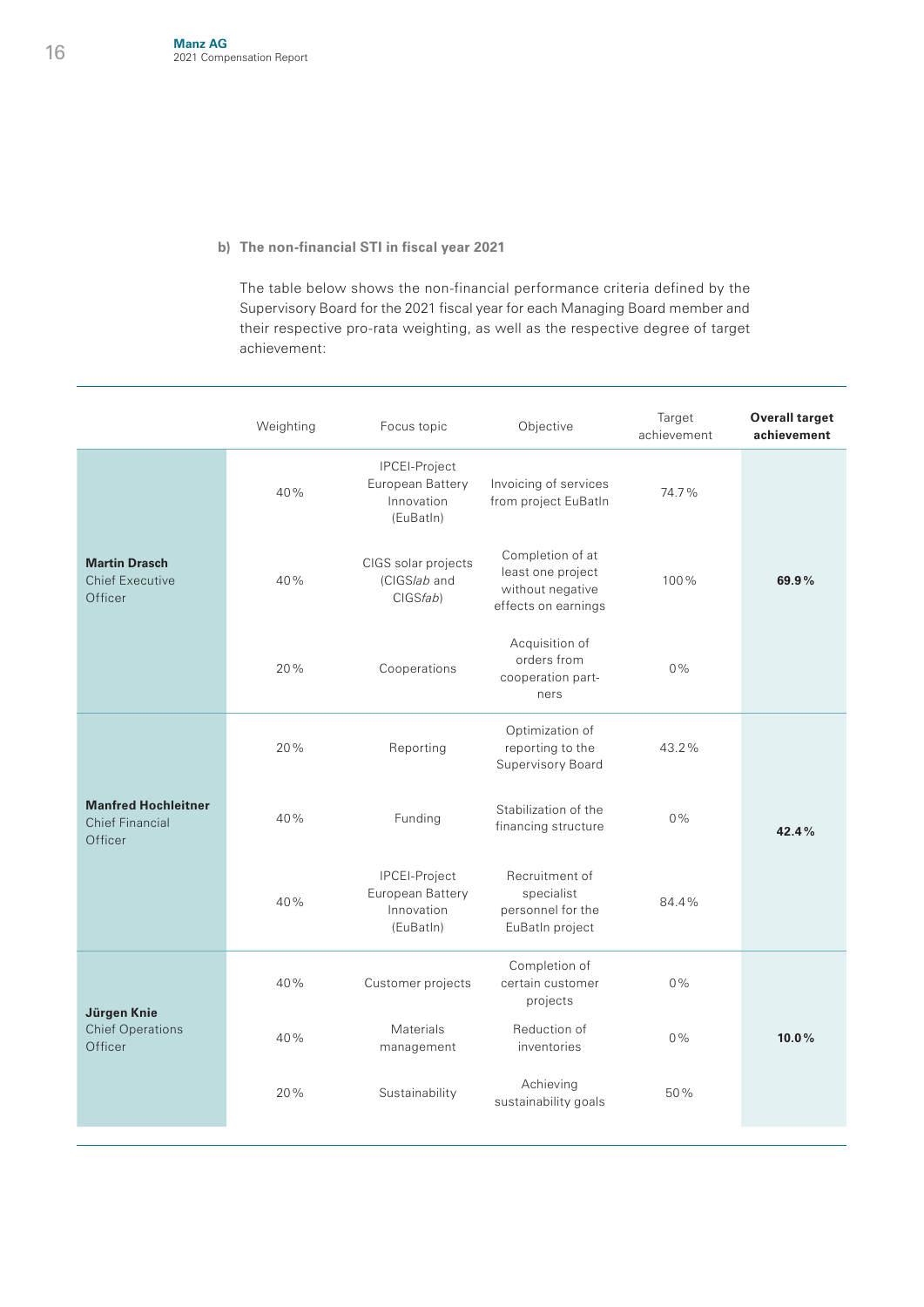The table below shows the target achievement and the amount of the non-financial STI for each Managing Board member for fiscal year 2021:

|                                                                 | Goal<br>achievement | Annual fixed<br>salary in TEUR <sup>1</sup> | Factor | Non-financial<br>STI in EUR |
|-----------------------------------------------------------------|---------------------|---------------------------------------------|--------|-----------------------------|
| <b>Martin Drasch</b><br><b>Chief Executive</b><br>Officer       | 69.9%               | 310                                         | 15%    | 32,504                      |
| <b>Manfred Hochleitner</b><br><b>Chief Financial</b><br>Officer | 42.4%               | 241                                         | 15%    | 15,328                      |
| Jürgen Knie<br><b>Chief Operations</b><br>Officer               | $10.0\%$            | 241                                         | 15%    | 3,615                       |
|                                                                 |                     |                                             |        |                             |

1) only monthly salary

 In each case, the limit on the amount paid out to the maximum value of 30% of the fixed annual salary was not reached.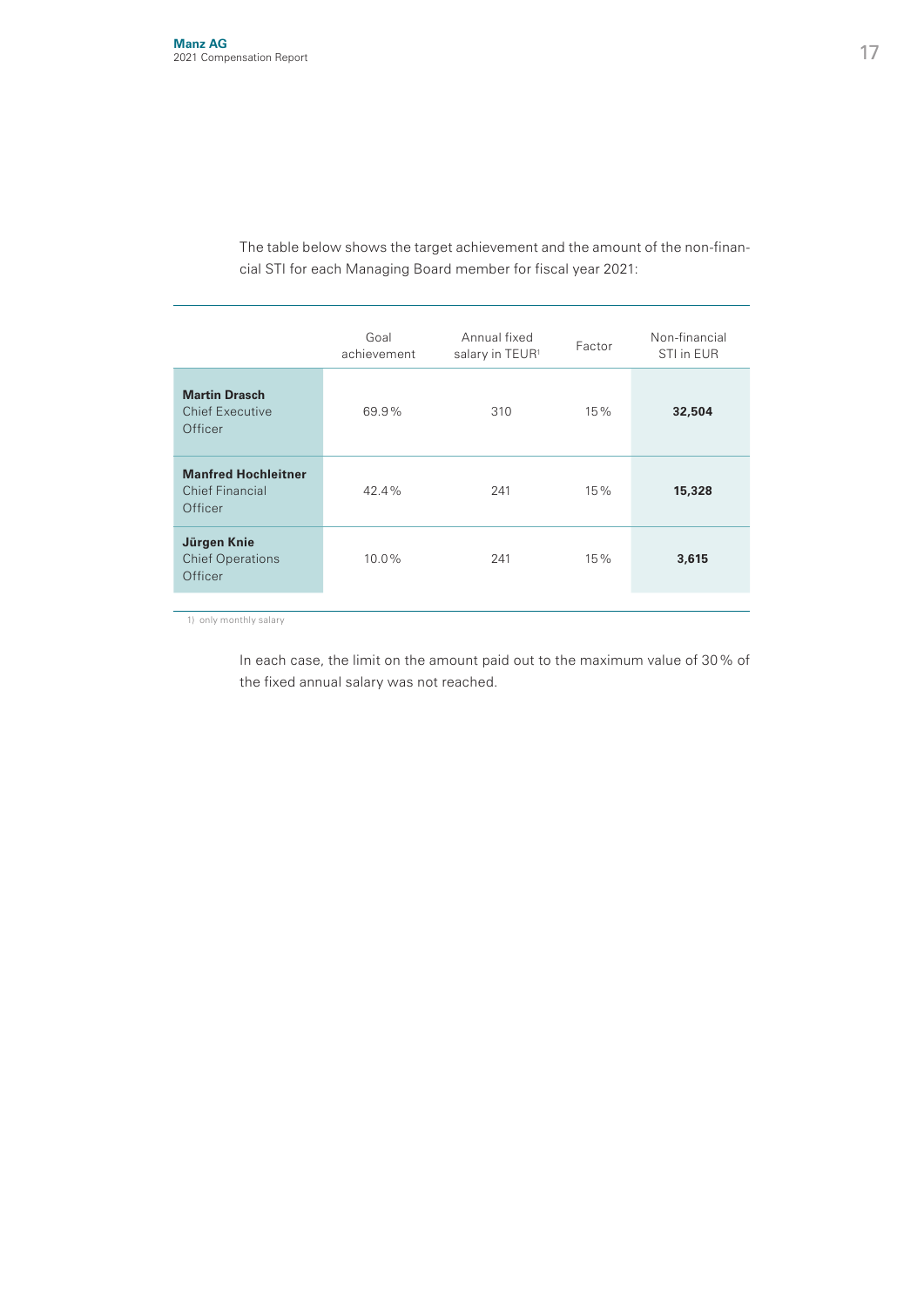#### **3. Manz Performance Share Plan as Long-Term Incentive (LTI)**

The long-term incentive (LTI) is a performance share plan with a four-year performance period. The purpose of the variable compensation component, which acts as a long-term incentive, is to encourage the Managing Board member to improve internal and external corporate value over the long term by granting performance shares each year to purchase shares in Manz AG. This helps to effectively tie their interests to those of the shareholders, as well as those of other stakeholders.

- **a) The Manz Performance Share Plan (LTI) according to the compensation system**
	- **(1) Mode of operation and targets of the Manz Performance Share Plan**

 Based on the authorization of the Annual General Meeting, the Supervisory Board grants members of the Managing Board the right to purchase shares in Manz AG ("performance shares"). The wait time to exercise the performance shares ends four years after the time at which the right is issued, and is therefore over four years. When performance shares are exercised, shares in Manz AG are issued to the exercising individual at the lowest legally prescribed issue amount of 1.00 EUR per share.

 The performance shares can be exercised if and insofar as the respective performance target was achieved. The stipulated performance targets for exercising performance shares are the EBITDA margin and corporate development of Manz AG. The EBITDA margin performance target is calculated as the average of the EBITDA margins according to Manz AG's consolidated financial statements during the performance period of four fiscal years beginning with the fiscal year in which Performance Shares are granted. The development of the enterprise value performance target is calculated as the increase in the market capitalization of Manz AG during the performance period of four calendar years beginning with the start of the issue period in which the Performance Shares are granted.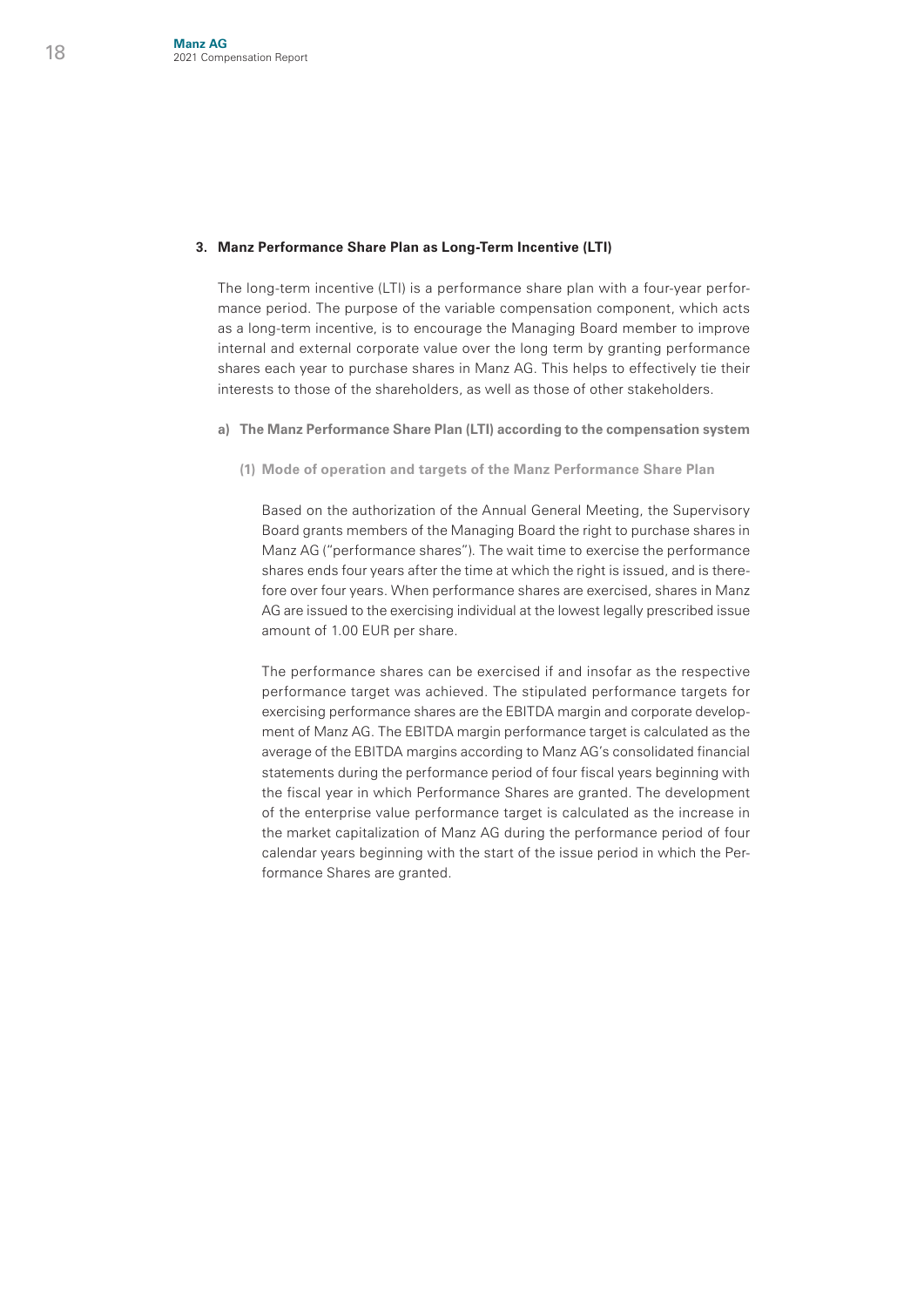The following table shows an overview of the performance targets and target corridor for the performance targets EBITDA margin and growth in enterprise value.

| Minimum value<br><b>Maximum value</b><br>Degree of target<br>Degree of target<br>200% target<br>achievement 100%<br>achievement 0%<br>achievement<br>5%<br>10%<br>15%<br><b>EBITDA</b> margin | <b>Target</b> | <b>Objective</b> | <b>Target corridor</b> |  |  |  |
|-----------------------------------------------------------------------------------------------------------------------------------------------------------------------------------------------|---------------|------------------|------------------------|--|--|--|
|                                                                                                                                                                                               |               |                  |                        |  |  |  |
|                                                                                                                                                                                               |               |                  |                        |  |  |  |
| Growth in<br>20%<br>30%<br>$> 0\%$<br>enterprise value                                                                                                                                        |               |                  |                        |  |  |  |

 The EBITDA margin and growth in the enterprise value success target are each assigned a weighting of 50% for measuring the total degree of target attainment. There is an "objective," a "minimum value," and a "maximum value" for each performance target. The objective defines the value at which the degree of target attainment for the respective performance target is 100%. The minimum value designates the lower limit of the target corridor at or below which the degree of target attainment for the respective performance target is 0%. The maximum value defines the value at or above which the degree of target attainment is 200%.

 For the EBITDA margin target, the minimum value for an EBITDA margin is 5%. The objective is an EBITDA margin of 10%. The maximum value for the EBITDA margin target is reached with an EBITDA margin of 15%. The minimum value for the performance target of growth in enterprise value is positive growth in enterprise value, meaning that the enterprise value increases by more than 0%. The objective is 20% growth in enterprise value. The maximum value for this performance target is 30% growth in the enterprise value.

 The degree of target attainment for the target is determined through linear interpolation between the minimum value for the target and the target specification, or between the target specification and maximum value for the target. The total degree of target attainment is the average for the degrees of attainment for the two performance targets. If the value attained equals or exceeds the maximum value with respect to a target, the degree of target attainment is 200%.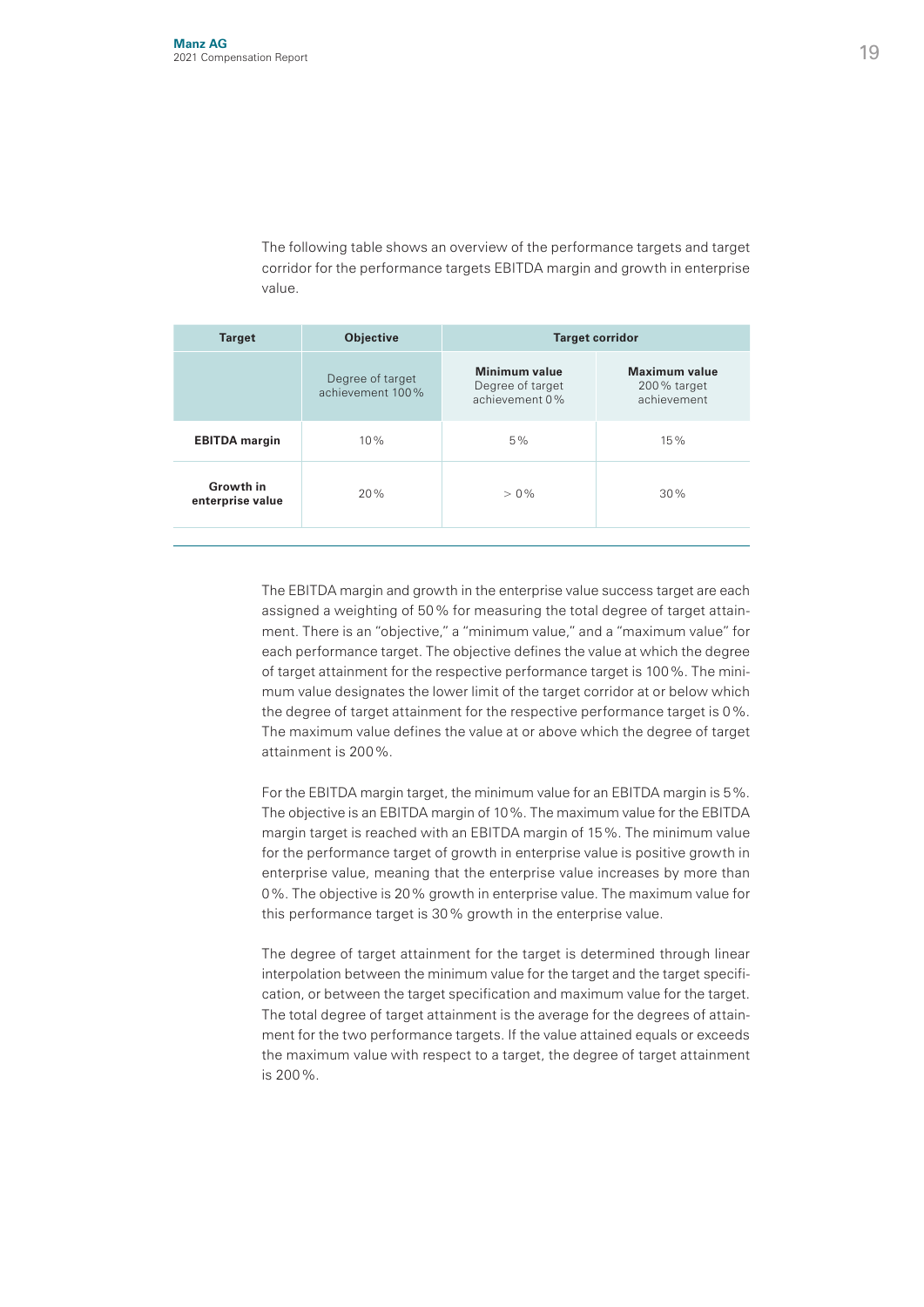The following graphics show the target attainment curves for the performance criteria of EBITDA margin and growth in enterprise value:



**EBITDA margin**



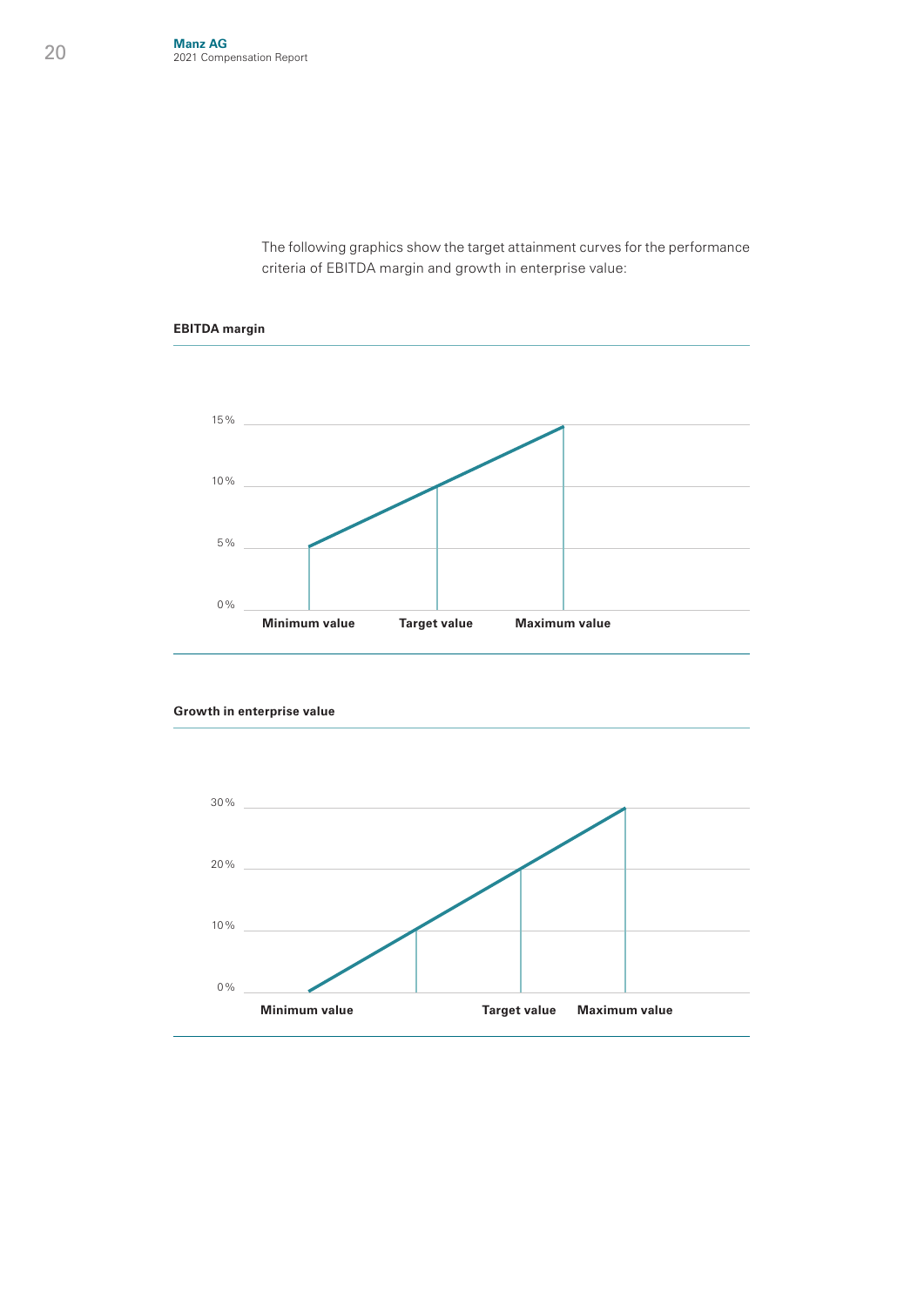#### **(2) Final number of performance shares and limits**

 The initial number of performance shares in an installment is multiplied by the degree of overall target attainment, resulting in the final number of performance shares.

 The final number of performance shares is limited to 200% of the initial number of performance shares (cap on number of units).

 If the requirements for exercising the right apply, then Managing Board members are entitled to purchase Manz shares at an issue price of 1.00 EUR per share, within the scope of the final number of performance shares. Therefore, they can purchase up to two Manz AG shares for each number or partial number of performance shares, according to the overall degree of target attainment.

 However, the value of the performance shares, which is calculated based on the share price of the Manz share before the end of the wait period, is limited to 300% of the value determined based on the share price of Manz shares before issuance; if this is exceeded, the final number of performance shares is reduced accordingly (cap).

 In case of extraordinary developments, the Supervisory Board is furthermore entitled to limit the ability to exercise the performance shares granted at their discretion, in particular, to ensure that compensation is appropriate in the sense of Section 87 (1) Sentence 1 German Stock Corporation Act (AktG).

#### **(3) Performance criteria**

 The performance target EBITDA margin is calculated based on the ratio of earnings before interest, taxes, depreciation and amortization on property, plant and equipment and amortizations on intangible assets (EBITDA) on the revenues indicated in the Manz AG Group financial statement under the IFRS. The EBITDA margin serves as a key figure for assessing operational cash flow before taxes, and therefore for the long-term financing capacity of the Company.

 The performance target of growth in enterprise value corresponds to the percentage of growth in Manz AG's enterprise value at the end of the vesting period to exercise the performance shares, in relation to the enterprise value when they were issued. The enterprise value is calculated by multiplying the share price of Manz shares by the number of total shares issued by Manz AG at the time in question, and therefore corresponds to the respective market capitalization, and therefore the enterprise value of Manz AG measured by the share price.

 Connecting the performance shares to the equally weighted performance criteria of EBITDA margin and growth in enterprise value over the performance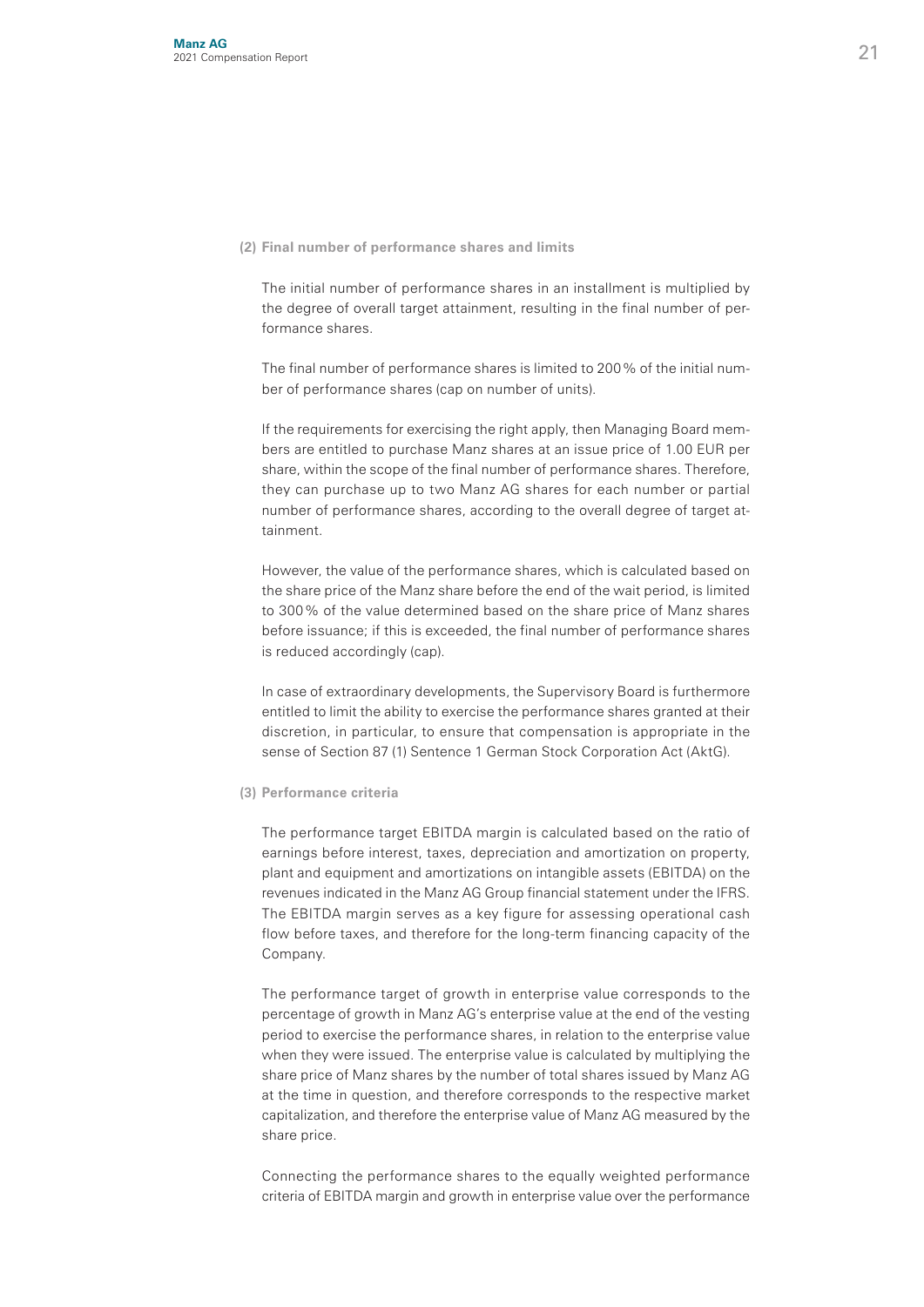period of four fiscal years or four calendar years, therefore, provides an incentive for aligning the work of the Managing Board towards increasing the financing capability and enterprise value of Manz AG over the long-term. Doing so thereby ensures the strategic focus of long-term variable compensation. The targets are decisive for all Managing Board members.

 The financial performance criteria of the EBITDA margin and growth in enterprise value are not only used on the Managing Board level, but are also used to strategically align business activities in the individual corporate areas as well. In particular, Manz AG grants annual performance shares to selected members of the general management of affiliated companies as well, and to selected managers in key positions at Manz AG and in affiliated companies below the general management.

#### **(4) Payment**

 The Supervisory Board defines the final number of performance shares and how they are to be exercised, following approval of the Group financial statement for the last fiscal year, before the end of the vesting period and the end of the respective vesting period. The performance shares can then be exercised by Managing Board members within a limited time period after the time at which both the Group financial statement for the last fiscal year has been approved before the end of the wait time, and after the wait time has expired. The Manz shares to be issued based on the exercised performance shares are transferred to the Managing Board member in return for payment of the exercise price.

 Manz AG can fulfill exercised performance shares by issuing new shares from the conditional capital available for the purpose. Manz AG is also authorized to deliver treasury shares. Furthermore, in lieu of delivering shares, Manz AG is entitled to pay out the value of the shares that would have to be delivered following the exercise of Performance Shares, minus the exercise price.

 There is no obligation not to sell the Manz shares issued due to the exercise of performance shares (holding period).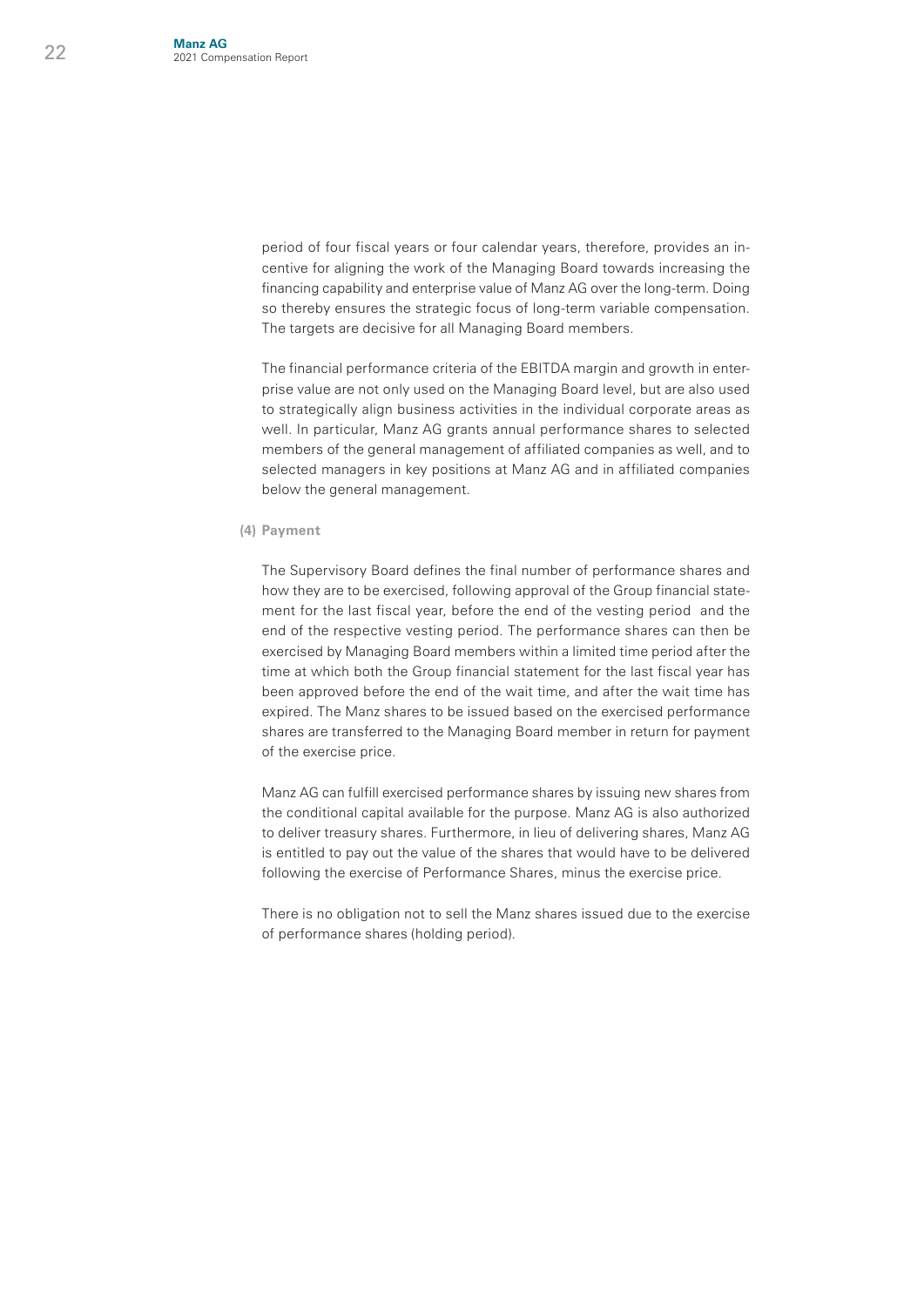#### **b) The Manz Performance Share Plan (LTI) in fiscal year 2021**

 **(1) Issue of performance shares in fiscal year 2021**

 The table below shows, for each member of the Managing Board, the performance shares issued by the Supervisory Board in the 2021 fiscal year on the basis of the Manz Performance Share Plan 2019 and the assignment value based on the initial share price of EUR 53.56 applicable to the 2021 tranche, corresponding to an enterprise value of TEUR 414,773, as well as the unit cap for the shares to be issued upon exercise (200% of the initial number of performance shares) and the cap for the value of the shares to be issued upon exercise (300% of the assignment value):

|                                                                 | Assign-<br>ment value<br>in EUR | Initial share<br>price<br>in EUR | Performance<br><b>Shares</b> | Number<br>of units<br>cap | Cap<br>in EUR |
|-----------------------------------------------------------------|---------------------------------|----------------------------------|------------------------------|---------------------------|---------------|
| <b>Martin Drasch</b><br><b>Chief Executive</b><br>Officer       | 248,000                         | 53.56                            | 4,631                        | 9,262                     | 744,000       |
| <b>Manfred Hochleitner</b><br>Chief Financial<br><b>Officer</b> | 200.000                         | 53.56                            | 3,735                        | 7,470                     | 600,000       |
| Jürgen Knie<br><b>Chief Operations</b><br><b>Officer</b>        | 200.000                         | 53.56                            | 3,735                        | 7,470                     | 600,000       |

 The assignment value corresponds to the fair value of the performance shares at the time of issue.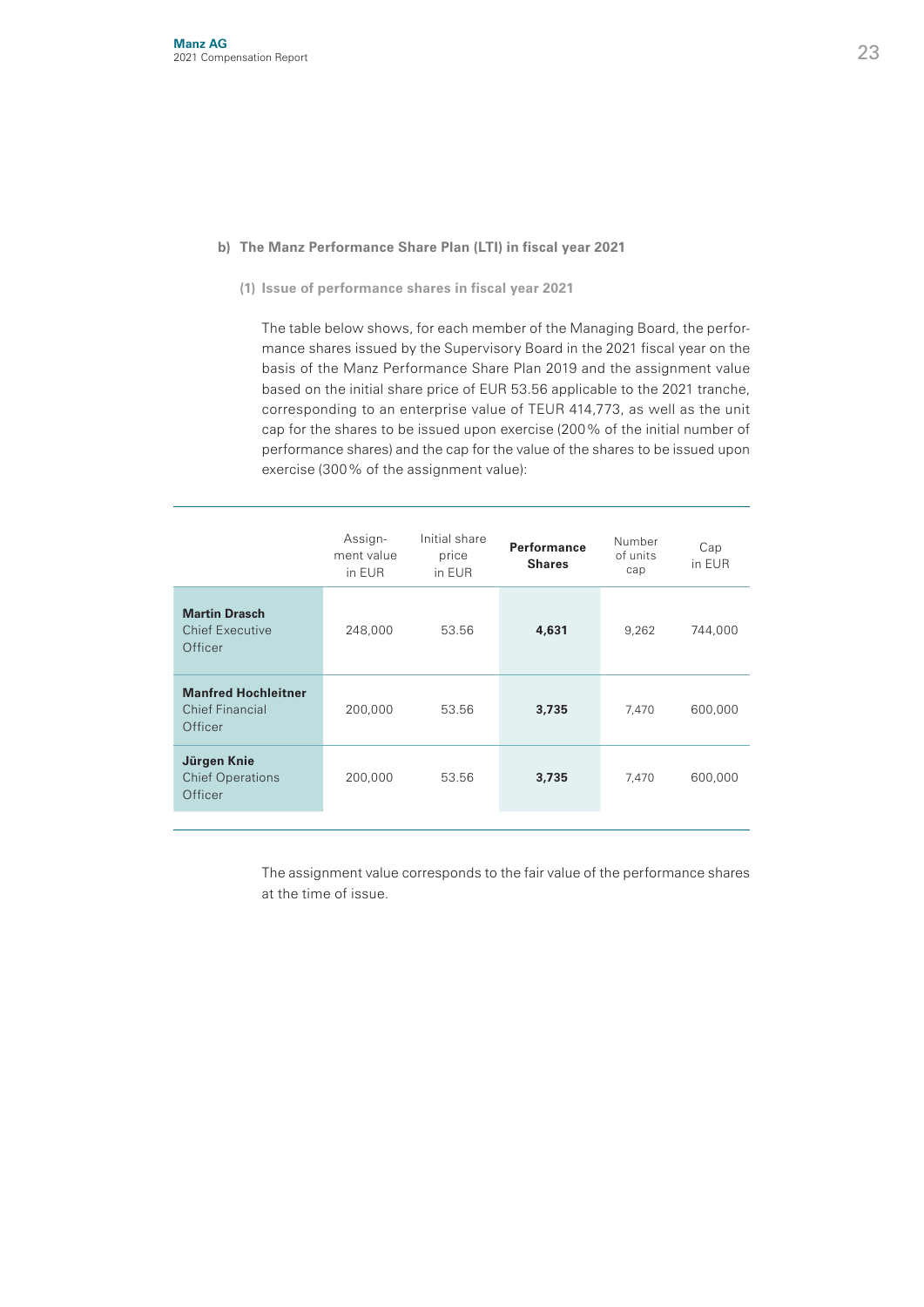Ī

#### **(2) Exercise of performance shares in fiscal year 2021**

 In fiscal year 2021, the performance shares of the 2017 tranche from the Manz Performance Share Plan 2015 became exercisable. The mode of operation and performance criteria of the Manz Performance Share Plan 2015 correspond to those of the Manz Performance Share Plan 2019. Exercising was dependent on the average value of the EBITDA margins according to the consolidated financial statements of Manz AG during the performance period of the fiscal years 2017 to 2020, as well as the increase in the market capitalization of Manz AG during the four-year performance period from the beginning of the issue period on April 28, 2017 until the end of the vesting period ending four calendar years after the respective issue date. In accordance with the degree of target achievement, new shares of Manz AG were issued from the existing conditional capital for this purpose in the 2021 fiscal year as a result of the exercise of performance shares after the expiration of the respective vesting period.

 The table below shows the target achievement levels of the performance criteria and the overall target achievement level of the performance shares of the 2017 tranche for each eligible Managing Board member:

|                                                                     | <b>Martin Drasch</b><br><b>Chief Executive Officer</b> | Jürgen Knie<br><b>Chief Operations Officer</b><br>(since 07/2019) |
|---------------------------------------------------------------------|--------------------------------------------------------|-------------------------------------------------------------------|
| EBITDA margin 2017 to 2020<br>(minimum value 5%)                    | 466%                                                   | 466%                                                              |
| Degree of target achievement<br><b>EBITDA</b> margin                | 0%                                                     | $0\%$                                                             |
| Enterprise value at the beginning<br>of the issue period            | TEUR 302,716                                           | TEUR 302,716                                                      |
| Enterprise value at the end of the<br>vesting period                | TEUR 405,093                                           | TEUR 487,800                                                      |
| Corporate value development<br>(maximum value: 30%)                 | $338\%$                                                | 611%                                                              |
| Degree of target achievement<br>Corporate value development         | 200%                                                   | 200%                                                              |
| <b>Overall degree of target</b><br>achievement for the 2017 tranche | 100%                                                   | 100%                                                              |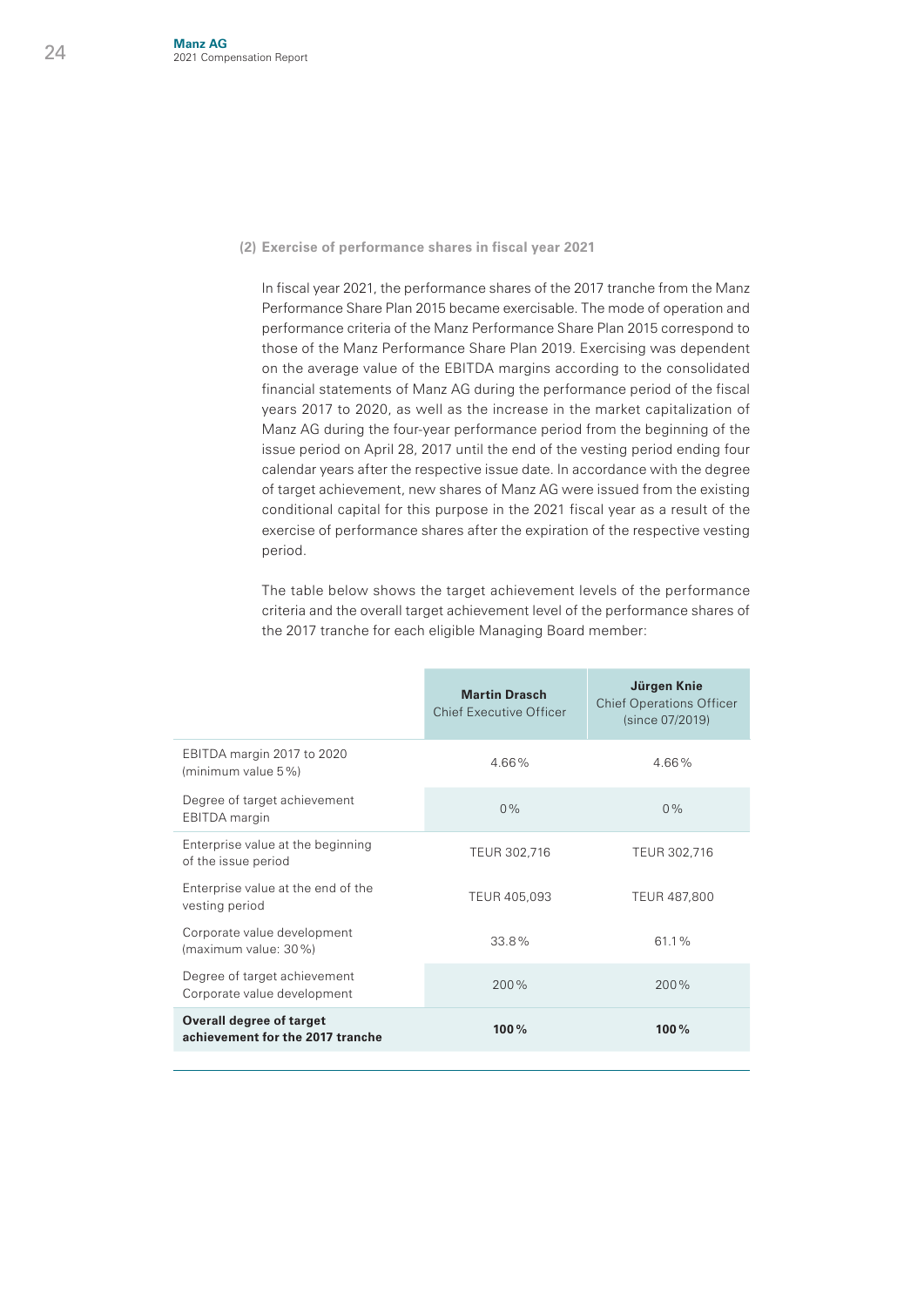The table below shows, for each Managing Board member entitled to exercise performance shares, the assignment value, the initial share price and the initial number of performance shares when the performance shares were issued in 2017, as well as the number of shares issued (final number of performance shares) resulting from the total target achievement of the performance shares of the 2017 tranche:

|                                                                 | <b>Assignment</b><br>value 2017 | Initial share<br>price | Performance<br><b>Shares</b> | Degree of<br>target<br>attainment | <b>Shares</b> |
|-----------------------------------------------------------------|---------------------------------|------------------------|------------------------------|-----------------------------------|---------------|
| <b>Martin Drasch</b><br><b>Chief Executive</b><br>Officer       | <b>EUR 177,600</b>              | EUR 39.09              | 4.544                        | $100\%$                           | 4,544         |
| Jürgen Knie <sup>1</sup><br><b>Chief Operations</b><br>Officer) | <b>EUR 30,800</b>               | EUR 39.09              | 788                          | $100\%$                           | 788           |
|                                                                 |                                 |                        |                              |                                   |               |

1) Member of the Managing Board since 07/2019, Managing Director of Manz Slovakia s.r.o. since 10/2010

 The table below shows, for each Managing Board member entitled to exercise performance shares, the number of shares issued (final number of performance shares) resulting from the overall target achievement level of the performance shares of the 2017 tranche, the final share price and the value of the performance shares at the end of the vesting period, as well as the unit cap of the shares to be issued upon exercise (200% of the initial number of performance shares) and the cap for the value of the shares to be issued upon exercise (300% of the assignment value):

|                                                                | <b>Shares</b> | End share<br>course | Value after<br>vesting<br>period 2021 | Number of<br>units cap | Cap                |
|----------------------------------------------------------------|---------------|---------------------|---------------------------------------|------------------------|--------------------|
| <b>Martin Drasch</b><br><b>Chief Executive</b><br>Officer      | 4,544         | EUR 52.31           | <b>EUR 237,697</b>                    | 9.088                  | <b>EUR 532,800</b> |
| Jürgen Knie <sup>1</sup><br><b>Chief Operations</b><br>Officer | 788           | EUR 62.99           | <b>EUR 49,636</b>                     | 1.576                  | <b>EUR 92,400</b>  |

1) Member of the Managing Board since 07/2019, Managing Director of Manz Slovakia s.r.o. since 10/2010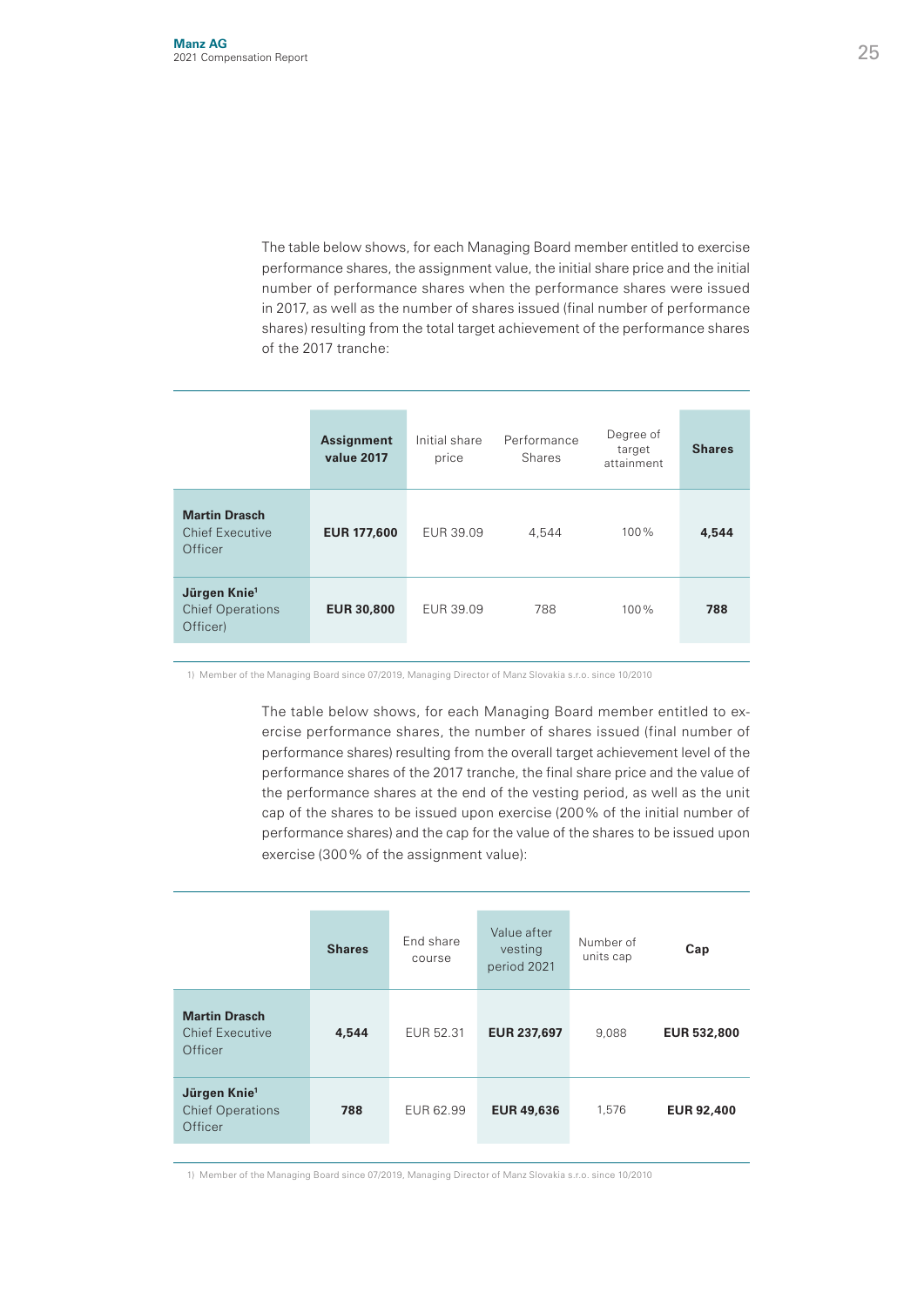#### **c) Performance shares granted**

The table below shows for each Managing Board member the number of performance shares granted to him at the end of fiscal year 2021, the respective issue date and initial share price, and the respective expiry of the vesting period:

|                                                      | Date of issue    | Performance<br><b>Shares</b> | Initial share<br>price | Expiration of<br>vesting period |
|------------------------------------------------------|------------------|------------------------------|------------------------|---------------------------------|
|                                                      | May 16, 2018     | 6,048                        | EUR 31.75              | May 16, 2022                    |
| <b>Martin Drasch</b>                                 | May 15, 2019     | 9,662                        | EUR 24.84              | May 15, 2023                    |
| <b>Chief Executive</b><br>Officer                    | June 18, 2020    | 18,721                       | EUR 12.82              | June 18, 2024                   |
|                                                      | May 10, 2021     | 4,631                        | EUR 53.56              | May 20, 2025                    |
| <b>Manfred</b>                                       | May 15, 2019     | 7,730                        | <b>EUR 24.84</b>       | May 15, 2023                    |
| <b>Hochleitner</b><br><b>Chief Financial Officer</b> | June 18, 2020    | 14,977                       | <b>EUR 12.82</b>       | June 24, 2024                   |
| (since 07/2018)                                      | May 10, 2021     | 3,735                        | EUR 53.56              | May 20, 2025                    |
|                                                      | June 15, 2018    | 971                          | EUR 31.75              | July 25, 2022                   |
| Jürgen Knie <sup>1</sup>                             | October 24, 2019 | 4,935                        | <b>EUR 22.86</b>       | October 24, 2023                |
| <b>Chief Operations</b><br>Officer                   | June 18, 2020    | 14,977                       | EUR 12.82              | June 24, 2024                   |
|                                                      | May 10, 2021     | 3,735                        | EUR 53.56              | May 20, 2025                    |

1) Member of the Managing Board since 07/2019, Managing Director of Manz Slovakia s.r.o. since 10/2010

If performance shares are exercised after the end of the vesting period, shares in Manz AG will be issued at the exercise price of EUR 1.00 per share.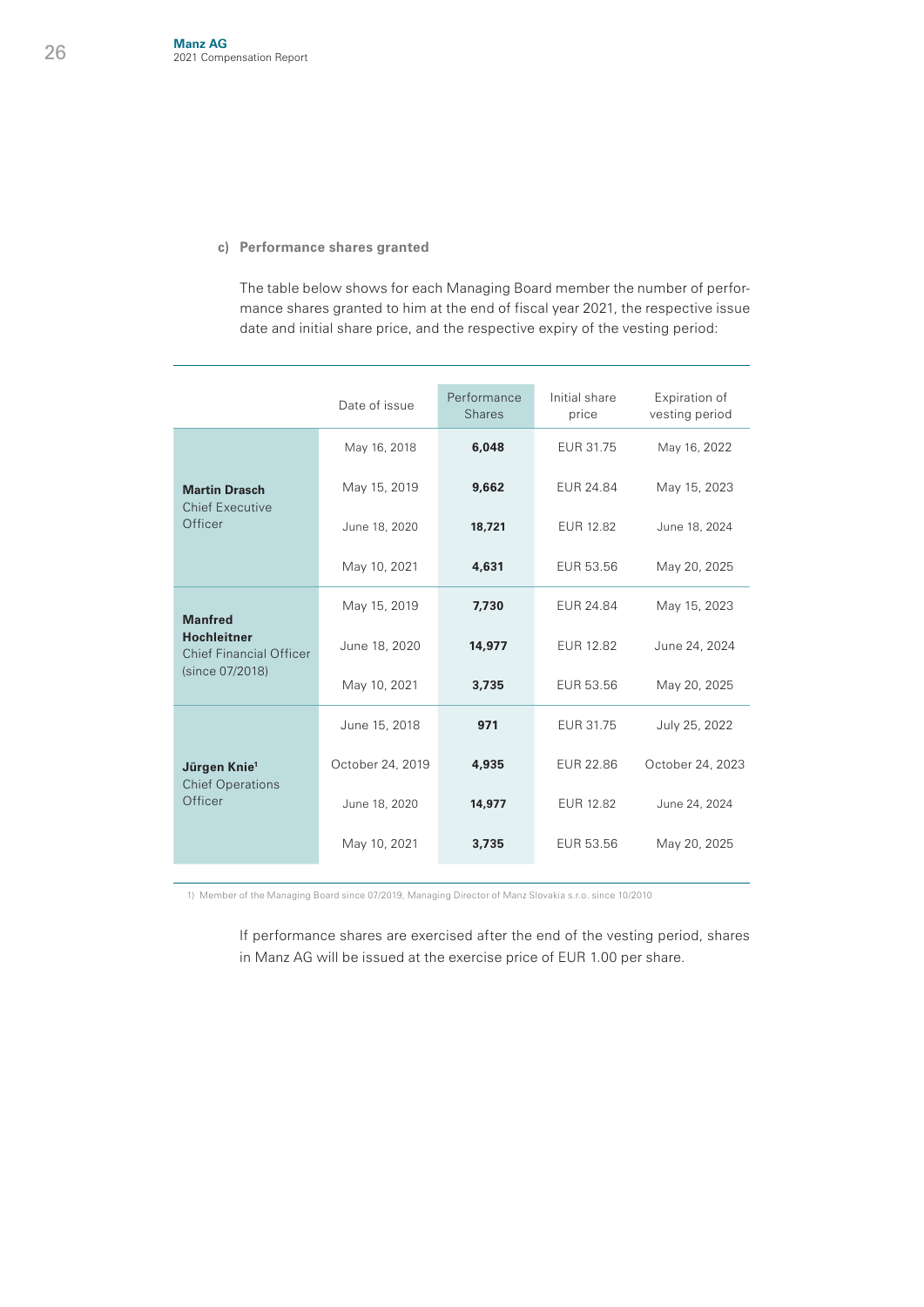#### **4. Deviations from the compensation system, changes to performance criteria, and malus and clawback rules**

In fiscal year 2021, there were no deviations from the compensation system for members of the Managing Board submitted for approval to the Annual General Meeting on July 7, 2021.

 There has been no subsequent change to the performance criteria or the requirements for calculating the compensation components of the STI or the LTI or the caps applicable to them for the Managing Board compensation granted in fiscal year 2021.

 The Managing Board contracts contain provisions allowing the reduction (malus) or clawback (clawback) of variable compensation not yet paid out or already paid out under certain conditions in the event that a Managing Board member has intentionally (or through gross negligence) breached the duties set out in Section 93 German Stock Corporation Act (AktG). These regulations apply to all variable components of Managing Board compensation, including both the STI and LTI. The Supervisory Board will make a decision in such cases at its own discretion. In fiscal year 2021, the Supervisory Board did not make use of the option to reduce or claw back variable compensation components.

#### **5. Premature termination of professional activity**

If a Managing Board member leaves office and their employment relationship prematurely, and there is no good cause, then severance payments to Managing Board members including benefits shall not exceed the amount of two year's annual compensation (severance cap), and not compensate more than the remaining term of the employment relationship. The total compensation for the last fiscal year, as well as the projected total compensation for the fiscal year at the time the relationship is ended prematurely, if applicable, shall be used to calculate the severance cap.

 In the Managing Board contract of the Chairman of the Managing Board Martin Drasch, it is agreed that in the event of a change of control, the Managing Board member is entitled to terminate the Managing Board contract within six months of the occurrence of a change of control with three months' notice to the end of a calendar month and to resign from office as a member of the Managing Board with the same notice period. A change of control within the meaning of such change of control clause shall be deemed to have occurred if the Company receives a notification according to which a party subject to the notification requirement reaches or exceeds at least 25% of the voting rights from shares in the Company belonging to or attributed to it. It is also agreed that, as a result of termination of the Managing Board member's contract due to a change of control, the Managing Board member shall be entitled to a severance payment due upon termination of the employment relationship. In this case, the severance shall generally amount to the fixed salaries and annual cash bonus (STI) for the remaining term of the employment relationship if it were not terminated, whereby the average of the last fiscal year before termination and the projected EBIT margin for the current fiscal year, based on Company budgetary figures, shall be used to calculate the severance payment. The severance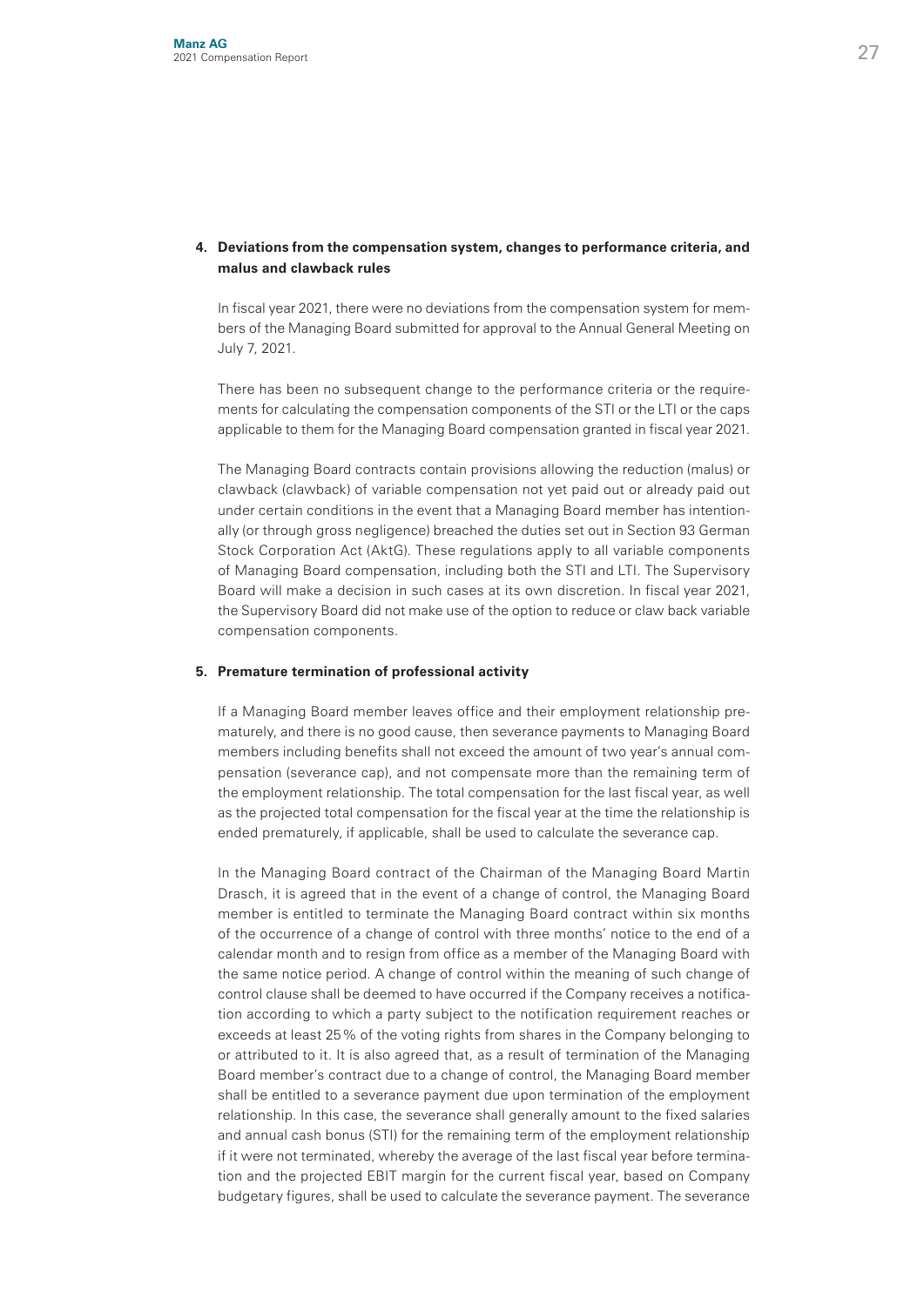payment is limited to the value of three years' compensation (150% of the severance payment cap). Furthermore, in the event that the remaining term of the employment relationship at the time the termination takes effect is more than two years, it is agreed that the severance payment shall be reduced by 75% to the extent that it is granted for the exceeding period. The amounts to be considered in calculating the severance are subject in every case to 3% interest p.a.

 Otherwise, the management contracts do not grant any severance payments in case of a premature end to the employment relationship.

#### **IV. Compensation granted**

#### **1. Compensation granted and owed**

 The following table shows the compensation granted and owed to the members of the Managing Board in fiscal year 2021 in accordance with Section 162 (1) Sentence 1 German Stock Corporation Act (AktG) and their respective relative shares of the total compensation granted and owed. Accordingly, the table contains all amounts actually received by the individual Managing Board members in the reporting period ("compensation granted"), as well as all compensation legally due but not yet received ("compensation owed").

 The fixed salary includes the monthly salary and the additional notional employer's contribution to social insurance. The fringe benefits (private use of company car, D&O insurance, accident insurance) are stated in the amount of the taxable non-cash benefits. The pension plan consists of the Company's contributions to the provident fund.

 In the section "STI (current)", the cash bonus and the non-financial STI are considered as "compensation owed" as the underlying service has been fully rendered by the balance sheet date of December 31, 2021. Thus, the payout amounts for short-term variable compensation (STI) have been stated for the reporting year, although the payout does not take place until after the end of the respective reporting year. This enables transparent and comprehensible reporting and ensures the link between performance and compensation. The discretionary bonus was granted for services rendered in fiscal year 2020 on the basis of the previous Managing Board compensation system in fiscal year 2021 and is, therefore, presented according to the date of accrual.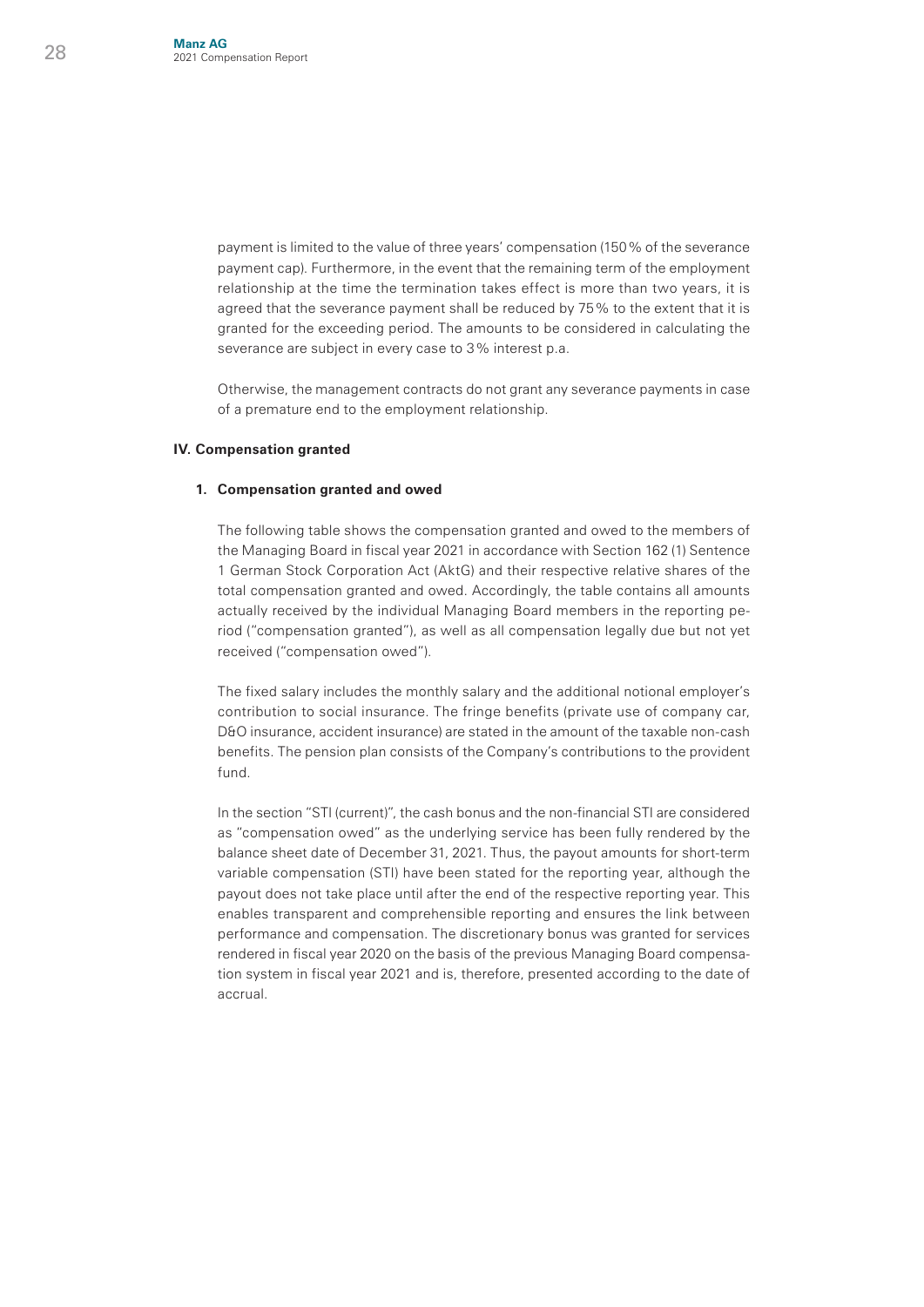The performance shares of the 2021 tranche issued in fiscal year 2021 are presented in the section "LTI (non-current)" with their assignment value corresponding to the fair value of the performance shares at the time of issue.

 The compensation granted and owed to the members of the Managing Board was in each case below the amount of the maximum compensation.

|                                   |     | <b>Martin Drasch</b><br><b>Chief Executive Officer</b> |          | <b>Manfred Hochleitner</b><br><b>Chief Financial Officer</b> |                |       | Jürgen Knie<br><b>Chief Operations Officer</b> |       |
|-----------------------------------|-----|--------------------------------------------------------|----------|--------------------------------------------------------------|----------------|-------|------------------------------------------------|-------|
|                                   |     |                                                        | in TEUR  | of TC                                                        | in TEUR        | of TC | in TEUR                                        | of TC |
| <b>Fixed</b><br>compen-<br>sation |     | Fixed salary                                           | 319      | 46%                                                          | 255            | 48%   | 258                                            | 51%   |
|                                   |     | + Fringe benefits                                      | 11       | 2%                                                           | $\overline{7}$ | $1\%$ | 14                                             | 3%    |
|                                   |     | + Retirement benefits                                  | 12       | 2%                                                           | 12             | 2%    | 12                                             | 2%    |
|                                   |     | $=$ Total                                              | 342      | 49%                                                          | 274            | 52%   | 284                                            | 56%   |
|                                   |     |                                                        |          |                                                              |                |       |                                                |       |
| Variable<br>compen-<br>sation     |     | STI (short-term)                                       |          |                                                              |                |       |                                                |       |
|                                   |     | + Annual cash bonus                                    | $\Omega$ | $0\%$                                                        | $\Omega$       | $0\%$ | $\Omega$                                       | $0\%$ |
|                                   | $+$ | Discretionary bonus                                    | 75       | $11\%$                                                       | 40             | 8%    | 20                                             | 4%    |
|                                   |     | + Non-financial STI                                    | 32       | 5%                                                           | 16             | 3%    | 4                                              | $1\%$ |
|                                   |     | $=$ Total STI                                          | 107      | 15%                                                          | 56             | 11%   | 24                                             | 5%    |
|                                   |     | LTI (long-term)<br>Manz Performance<br>Share Plan      | 248      | 36%                                                          | 200            | 38%   | 200                                            | 39%   |
|                                   |     | $=$ Total<br>compensation (TC)                         | 697      | 100%                                                         | 530            | 100%  | 508                                            | 100%  |
|                                   |     | Maximum<br>compensation                                | 1,800    |                                                              | 1,500          |       | 1,500                                          |       |

#### **2. Financial contributions**

 The following table shows the benefits granted to the members of the Managing Board in fiscal year 2021 and their respective relative shares of the total compensation granted.

 In principle, the benefits granted correspond to the compensation granted and owed in accordance with Section 162 (1) Sentence 1 German Stock Corporation Act (AktG); however, in deviation from this, the new shares of Manz AG issued in the 2021 fiscal year as a result of the exercising of performance shares of the 2017 tranche from the Manz Performance Share Plan 2015 are stated in the section "LTI (long-term)". The Manz shares issued as a result of said exercising are presented at the value at the time of expiration of the vesting period ending on May 26, 2021, since the prerequisites for exercise occurred in fiscal year 2021. This ensures that the actual amount of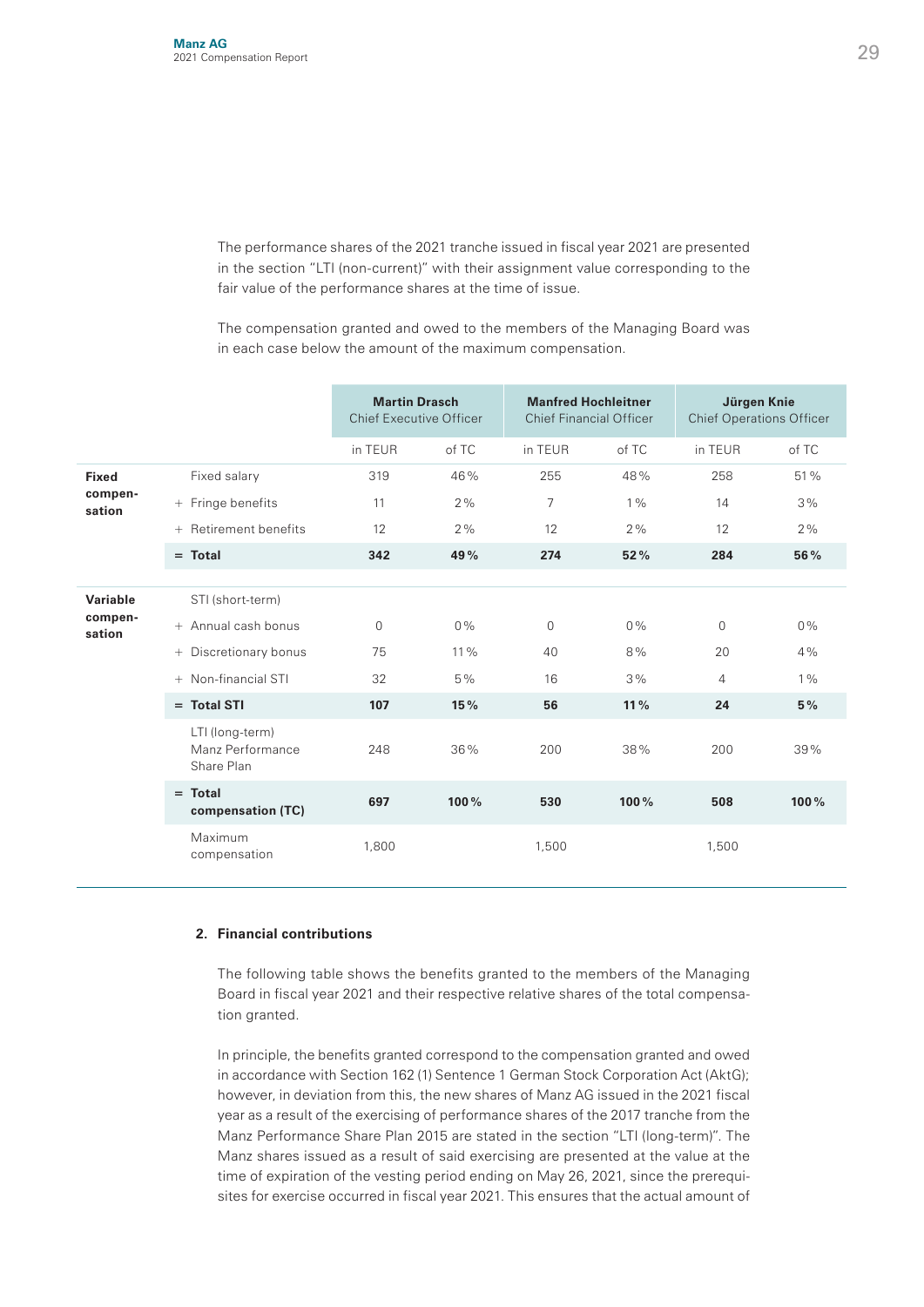this compensation component can be reported in accordance with the actual inflow. Accordingly, the performance shares issued in fiscal year 2021 are not shown here in order to avoid multiple recognition of performance shares as long-term variable compensation (LTI).

 The benefits granted to the members of the Managing Board were in each case below the amount of the maximum compensation.

|                                   |  | <b>Martin Drasch</b><br><b>Chief Executive Officer</b> |          | <b>Manfred Hochleitner</b><br><b>Chief Financial Officer</b> |                |       | Jürgen Knie<br><b>Chief Operations Officer</b> |            |
|-----------------------------------|--|--------------------------------------------------------|----------|--------------------------------------------------------------|----------------|-------|------------------------------------------------|------------|
|                                   |  |                                                        | in TEUR  | of TC                                                        | in TEUR        | of TC | in TEUR                                        | of TC      |
| <b>Fixed</b><br>compen-<br>sation |  | Fixed salary                                           | 319      | 46%                                                          | 255            | 77%   | 258                                            | 72%        |
|                                   |  | + Fringe benefits                                      | 11       | 2%                                                           | $\overline{7}$ | 2%    | 14                                             | 4%         |
|                                   |  | + Retirement benefits                                  | 12       | 2%                                                           | 12             | 4%    | 12                                             | 3%         |
|                                   |  | $=$ Total                                              | 342      | 50%                                                          | 274            | 83%   | 284                                            | <b>79%</b> |
|                                   |  |                                                        |          |                                                              |                |       |                                                |            |
| Variable<br>compen-<br>sation     |  | STI (short-term)                                       |          |                                                              |                |       |                                                |            |
|                                   |  | + Annual cash bonus                                    | $\Omega$ | $0\%$                                                        | $\Omega$       | $0\%$ | $\Omega$                                       | $0\%$      |
|                                   |  | + Discretionary bonus                                  | 75       | $11\%$                                                       | 40             | 12%   | 20                                             | 6%         |
|                                   |  | + Non-financial STI                                    | 32       | $5\%$                                                        | 16             | 5%    | 4                                              | $1\%$      |
|                                   |  | $=$ Total STI                                          | 107      | 16%                                                          | 56             | 17%   | 24                                             | 7%         |
|                                   |  | LTI (long-term)<br>Manz Performance<br>Share Plan      | 238      | 35%                                                          | $\mathbf 0$    | $0\%$ | 50                                             | 14%        |
|                                   |  | $=$ Total<br>compensation (TC)                         | 687      | 100%                                                         | 330            | 100%  | 357                                            | 100%       |
|                                   |  | Maximum<br>compensation                                | 1.800    |                                                              | 1.500          |       | 1.500                                          |            |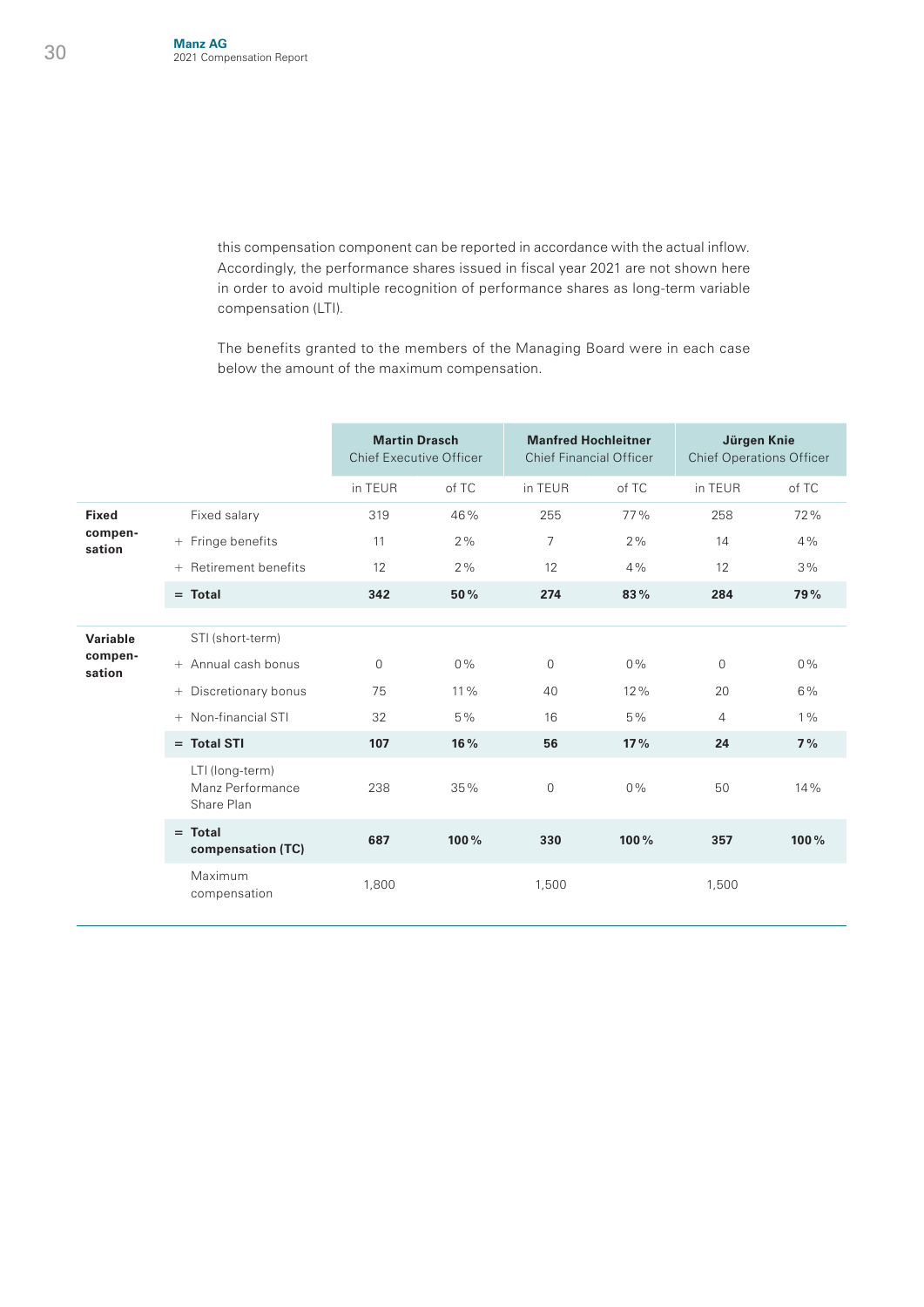## C. Compensation of the members of the Supervisory Board

#### **I. The compensation system at a glance**

 The compensation of the members of the Supervisory Board applicable for the fiscal year 2021, which is governed by Section 12 of the Company's Articles of Association, was resolved by the Annual General Meeting on July 3, 2018. In accordance with Section 113 (3) Sentence 1 German Stock Corporation Act (AktG), the Annual General Meeting resolves on the compensation of the Supervisory Board at least every four years, and may confirm or amend the compensation. The compensation system for members of the Supervisory Board of Manz AG presented to the Annual General Meeting on July 7, 2021 was approved by the Annual General Meeting with a majority of 99.94%.

 The compensation system for members of the Supervisory Board resolved by the Annual General Meeting is available on the Company's website under https://www.manz.com/en/investor-relations/corporate-governance/compensation/

 Manz AG only compensates Supervisory Board members with fixed compensation. This reflects the function of the Supervisory Board as an independent advising and controlling body under German stock corporation law. Supervisory Board compensation at Manz AG is based on the goal of providing position-specific supplements in addition to appropriate fixed compensation, in order to adequately reflect the additional time spent by the Chair of the Supervisory Board, their deputy, and committee members. This structure implements recommendation G.17 of the German Corporate Governance Codex, in particular. Accordingly, the compensation of the members of the Supervisory Board shall take appropriate account of the higher time commitment of the Chairman and Deputy Chairman of the Supervisory Board, as well as the Chairman and members of committees. Furthermore, the time spent in individual meetings is compensated by an appropriate attendance fee.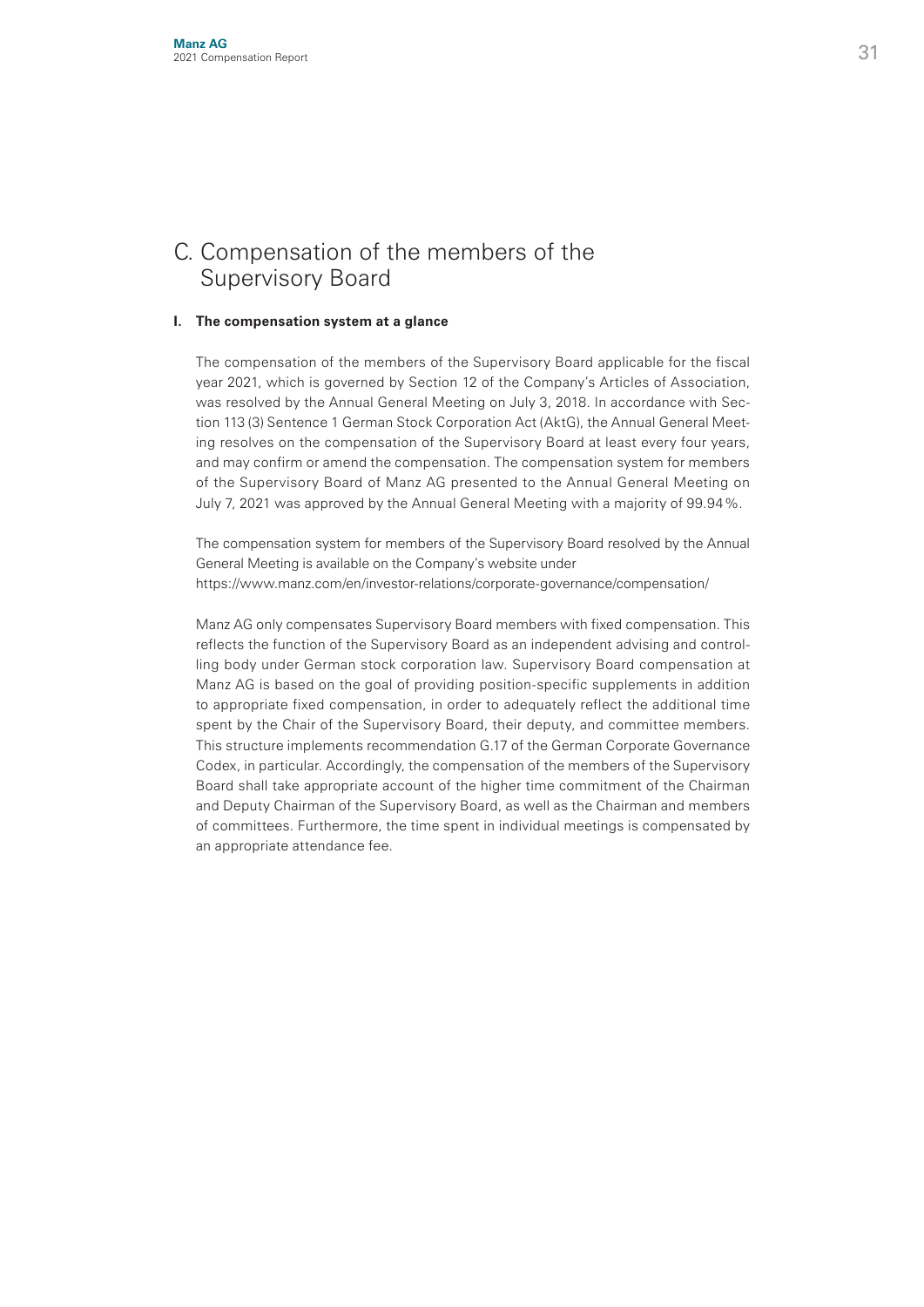The following overview shows the regulations governing the compensation of the members of the Supervisory Board and its committees:

| <b>Basic compensation</b>                                        |                      |                             |  |  |  |  |
|------------------------------------------------------------------|----------------------|-----------------------------|--|--|--|--|
| Chairman of the<br><b>Supervisory Board</b><br>EUR 48,000        | Deputy<br>EUR 32,000 | <b>Member</b><br>EUR 16,000 |  |  |  |  |
|                                                                  |                      |                             |  |  |  |  |
| Additional compensation for committee work                       |                      |                             |  |  |  |  |
| <b>Chairman of the</b><br><b>Supervisory Board</b><br>EUR 16,000 |                      | <b>Member</b><br>EUR 8,000  |  |  |  |  |
|                                                                  |                      |                             |  |  |  |  |
| <b>Attendance fee</b>                                            |                      |                             |  |  |  |  |
|                                                                  |                      |                             |  |  |  |  |
|                                                                  | EUR 1,500            |                             |  |  |  |  |

 The members of the Supervisory Board also receive reimbursements for their expenditures incurred while carrying out their office.

 At its own cost, the Company can insure the members of the Supervisory Board against claims under civil and criminal law, including the costs of legal defense, in conjunction with carrying out their office, and can conclude relevant D&O insurance.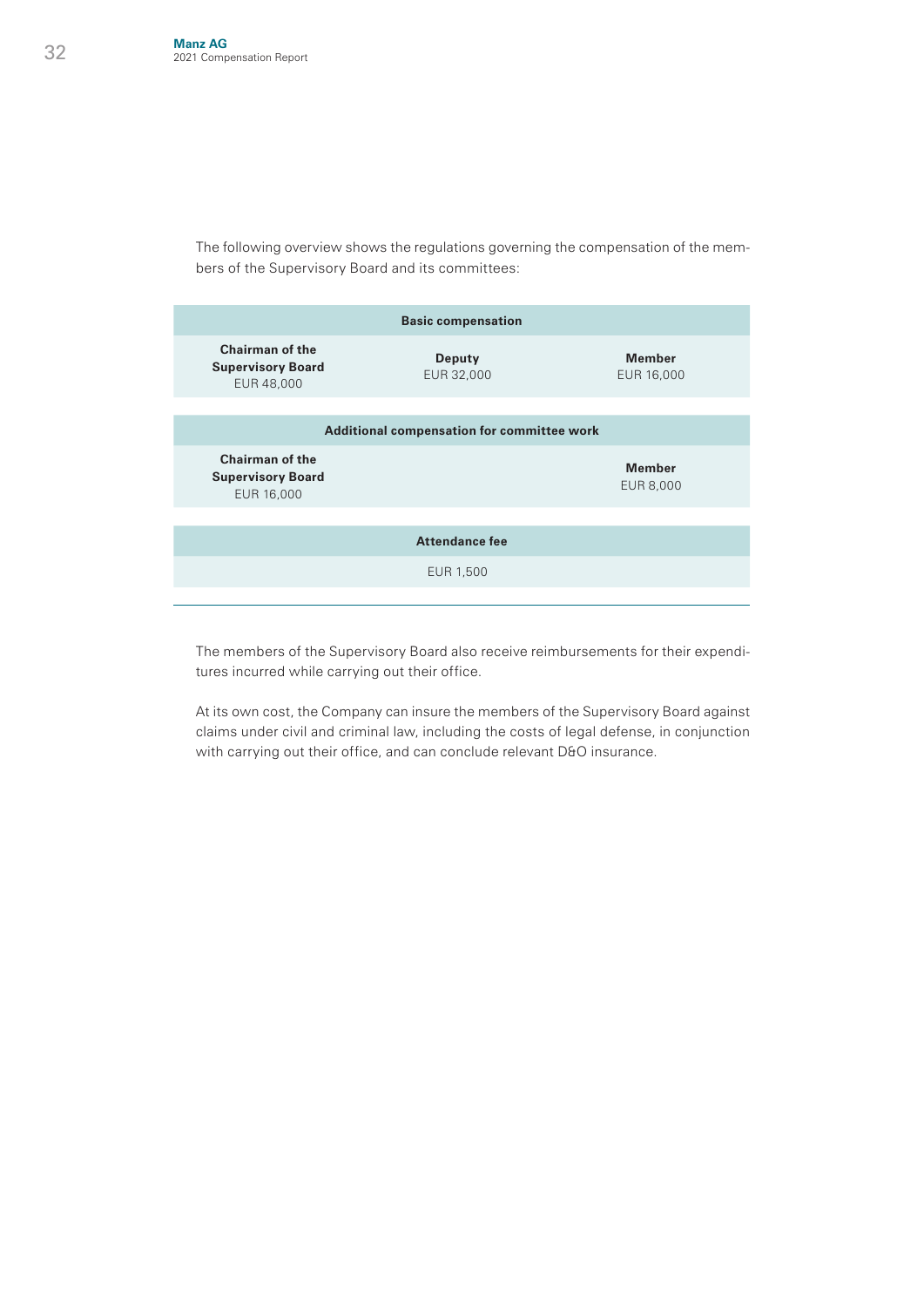#### **II. Compensation in the fiscal year 2021**

 In fiscal year 2021, the Supervisory Board consisted of four members and has formed an Economic Committee consisting of two members. Compensation for members of the Supervisory Board totaled TEUR 192 in fiscal year 2021 (previous year: TEUR 189).

 The following table shows the compensation granted and owed to the members of the Supervisory Board in the 2021 fiscal year in accordance with Section 162 (1) Sentence 1 German Stock Corporation Act (AktG) and their respective relative shares of the total compensation granted and owed. Accordingly, the table contains all amounts actually received by the individual members of the Supervisory Board in the reporting period ("Compensation granted"), as well as all compensation legally due but not yet received ("Compensation owed"):

|                                | Prof. Dr. Heiko Aurenz<br>Chairman |       | <b>Dieter Manz</b><br>Deputy |       | Prof. Dr.-Ing.<br><b>Michael Powalla</b> |       | Dr. Zhiming Xu    |                          |
|--------------------------------|------------------------------------|-------|------------------------------|-------|------------------------------------------|-------|-------------------|--------------------------|
|                                | in TEUR                            | of TC | in TFUR                      | of TC | in TEUR                                  | of TC | in TEUR           | of TC                    |
| Basic compensation             | 48                                 | 48%   | 32                           | 65%   | 16                                       | 73%   | 16                | 73%                      |
| + Committee<br>compensation    | 24                                 | 24%   | 8                            | 16%   | $\overline{\phantom{a}}$                 |       | $\hspace{0.05cm}$ | $\overline{\phantom{a}}$ |
| + Attendance fee               | 27                                 | 27%   | 9                            | 18%   | 6                                        | 27%   | 6                 | 27%                      |
| $=$ Total compensation<br>(TC) | 99                                 | 100%  | 49                           | 100%  | 22                                       | 100%  | 22                | 100%                     |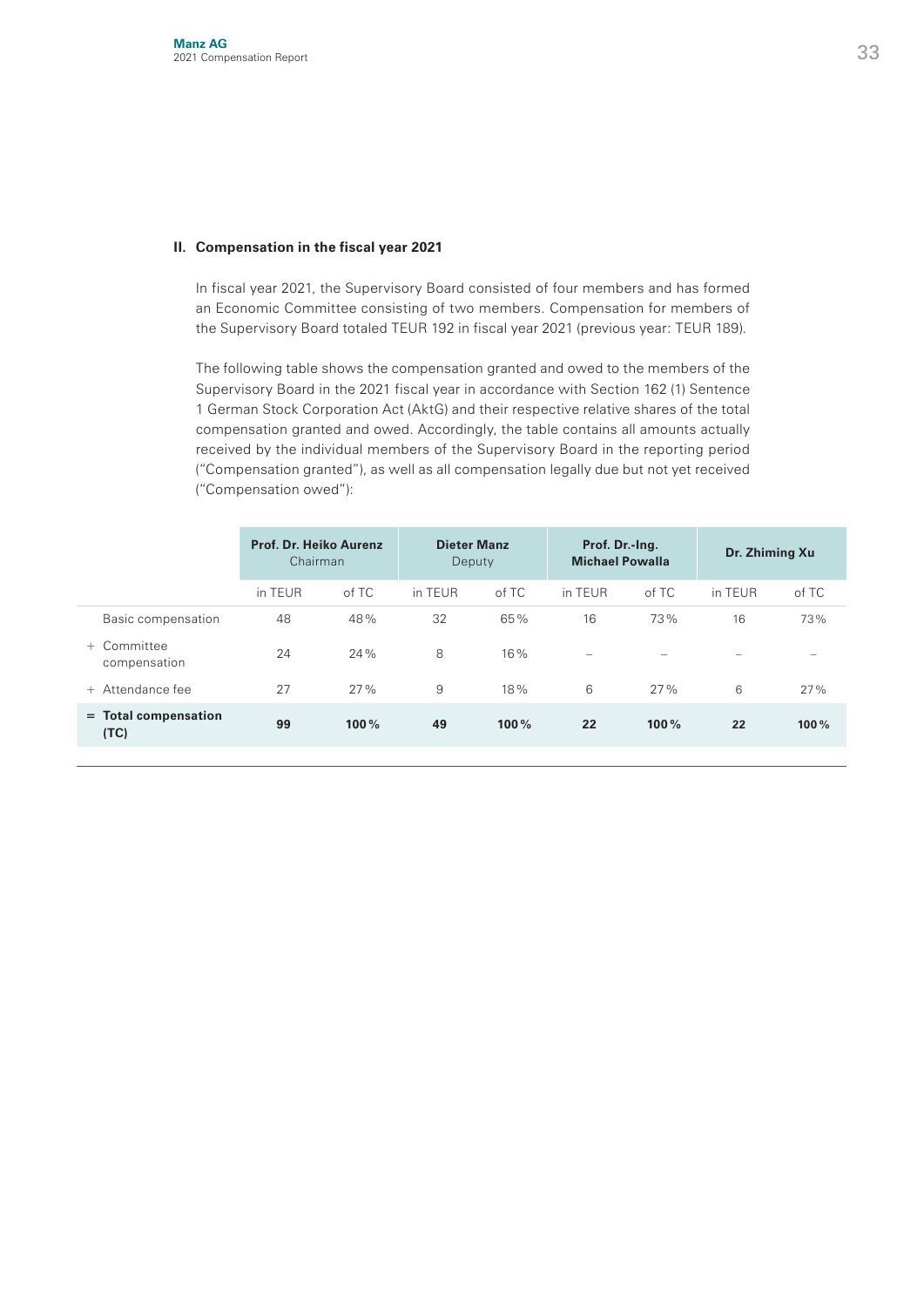## D. Comparative presentation of earnings development and annual change in compensation

In accordance with Section 162 (1) Sentence 2 No. 2 German Stock Corporation Act (AktG), the following overview presents Manz AG's earnings performance, the annual change in compensation for members of the Managing Board and Supervisory Board, and the annual change in average employee compensation on a full-time equivalent basis over the last five fiscal years.

The development of earnings is shown on the basis of the Group's key performance indicators of revenue, EBITDA margin, EBIT margin and earnings per share. As key performance indicators, the above-mentioned margin ratios are also components of the financial targets for the Managing Board's short-term and long-term variable compensation and, therefore, have a significant influence on the level of compensation paid to the members of the Managing Board. In addition, the development of Manz AG's net result is presented in accordance with Section 275 (3) No. 16 German Commercial Code (HGB).

For the members of the Managing Board and the Supervisory Board, the compensation granted and owed in the respective fiscal year is presented in accordance with Section 162 (1) Sentence 1 German Stock Corporation Act (AktG).

The presentation of average employee compensation is based on Manz AG's workforce in Germany, which included an average of 440 employees (full-time equivalent) in fiscal year 2021. In comparison, the Manz Group employed an average of around 1,371 employees worldwide in fiscal year 2021. Average employee compensation includes personnel expenses for wages and salaries, for fringe benefits, for employer contributions to social security, and for any short-term variable compensation components attributable to the fiscal year. Furthermore, the performance shares granted in the fiscal year are taken into account for compensation in connection with the Manz Performance Share Plan. Consequently, the presentation of employee compensation also corresponds, in principle, to the compensation granted and owed in accordance with Section 162 (1) Sentence 1 German Stock Corporation Act (AktG).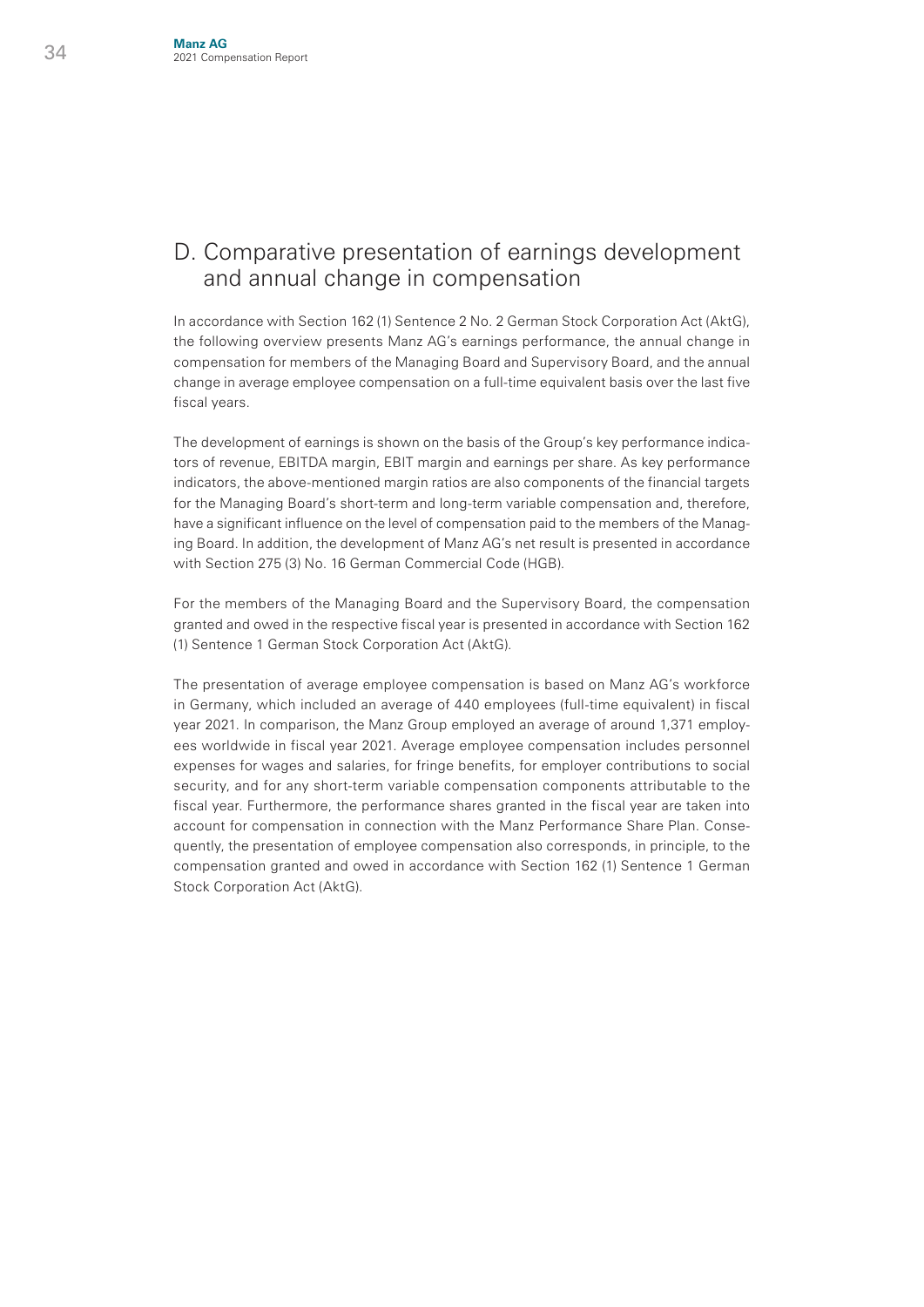| Fiscal year                                                 | 2017      | 2018      | Change    | 2019      | Change   |  |  |  |
|-------------------------------------------------------------|-----------|-----------|-----------|-----------|----------|--|--|--|
| I. Earnings development                                     |           |           |           |           |          |  |  |  |
| Revenues in TEUR                                            | 324,967   | 296,920   | $-8.6%$   | 264,404   | $-11.0%$ |  |  |  |
| EBITDA margin <sup>1</sup>                                  | 3.4%      | 3.2%      | $-0.2%P$  | 3.6%      | 0.4%P    |  |  |  |
| EBIT margin <sup>2</sup>                                    | 0.5%      | $-1.1%$   | $-1.6\%P$ | $-2.9%$   | $-1.8%P$ |  |  |  |
| Earnings per share in EUR <sup>3</sup>                      | $-0.41$   | $-1.00$   | $-144%$   | $-1.43$   | $-43%$   |  |  |  |
| Net result (HGB) in TEUR                                    | $-44,398$ | $-21,095$ | 52%       | $-37,636$ | $-78%$   |  |  |  |
| II. Average compensation of employees in TEUR               |           |           |           |           |          |  |  |  |
| Workforce in Germany                                        | 81.0      | 83.2      | 2.7%      | 85.1      | 2.3%     |  |  |  |
| III. Compensation of the Managing Board in TEUR             |           |           |           |           |          |  |  |  |
| Martin Drasch<br>(since 08/2015,<br>Chairman since 10/2018) | 495       | 384       | $-22.4%$  | 454       | 18.2%    |  |  |  |
| Manfred Hochleitner<br>(since 07/2018)                      |           | 136       |           | 352       |          |  |  |  |
| Jürgen Knie<br>(since 07/2019)                              |           |           |           | 190       |          |  |  |  |
| Former members of the Managing Board                        |           |           |           |           |          |  |  |  |
| Eckhard Hörner-Marass<br>(from 10/2016 until 09/2018)       | 546       | 604       | 10.6%     |           |          |  |  |  |
| Gunnar Voss von Dahlen<br>(from 06/2017 until 03/2018)      | 154       | 66        |           |           |          |  |  |  |
| Dieter Manz <sup>4</sup><br>(until 4.7.2017)                | 856       |           |           |           |          |  |  |  |
| Martin Hipp<br>(until 03/2017)                              | 70        |           |           |           |          |  |  |  |
| IV. Compensation of the Supervisory Board in TEUR           |           |           |           |           |          |  |  |  |
| Prof. Dr. Heiko Aurenz<br>(since 2000)                      | 24        | 75        | 212.5%    | 131       | 74.7%    |  |  |  |
| Dieter Manz<br>(since 17.8.2017)                            | 4         | 33        |           | 60        | 81.8%    |  |  |  |
| Prof. Dr.-Ing. Michael Powalla<br>(since 2011)              | 18        | 19        | 5.6%      | 24        | 26.3%    |  |  |  |
| Dr. Zhiming Xu<br>(since 17.10.2017)                        | 2         | 15        |           | 24        | 60.0%    |  |  |  |
| <b>Guoxing Yang</b><br>(until 12.9.2017)                    | 8         |           |           |           |          |  |  |  |

1) EBITDA as a percentage of total output as reported. Change in percentage points.<br>2) EBIT as a percentage of total output as reported. Change in percentage points.<br>3) Earnings per share (basic) as reported<br>4) Including s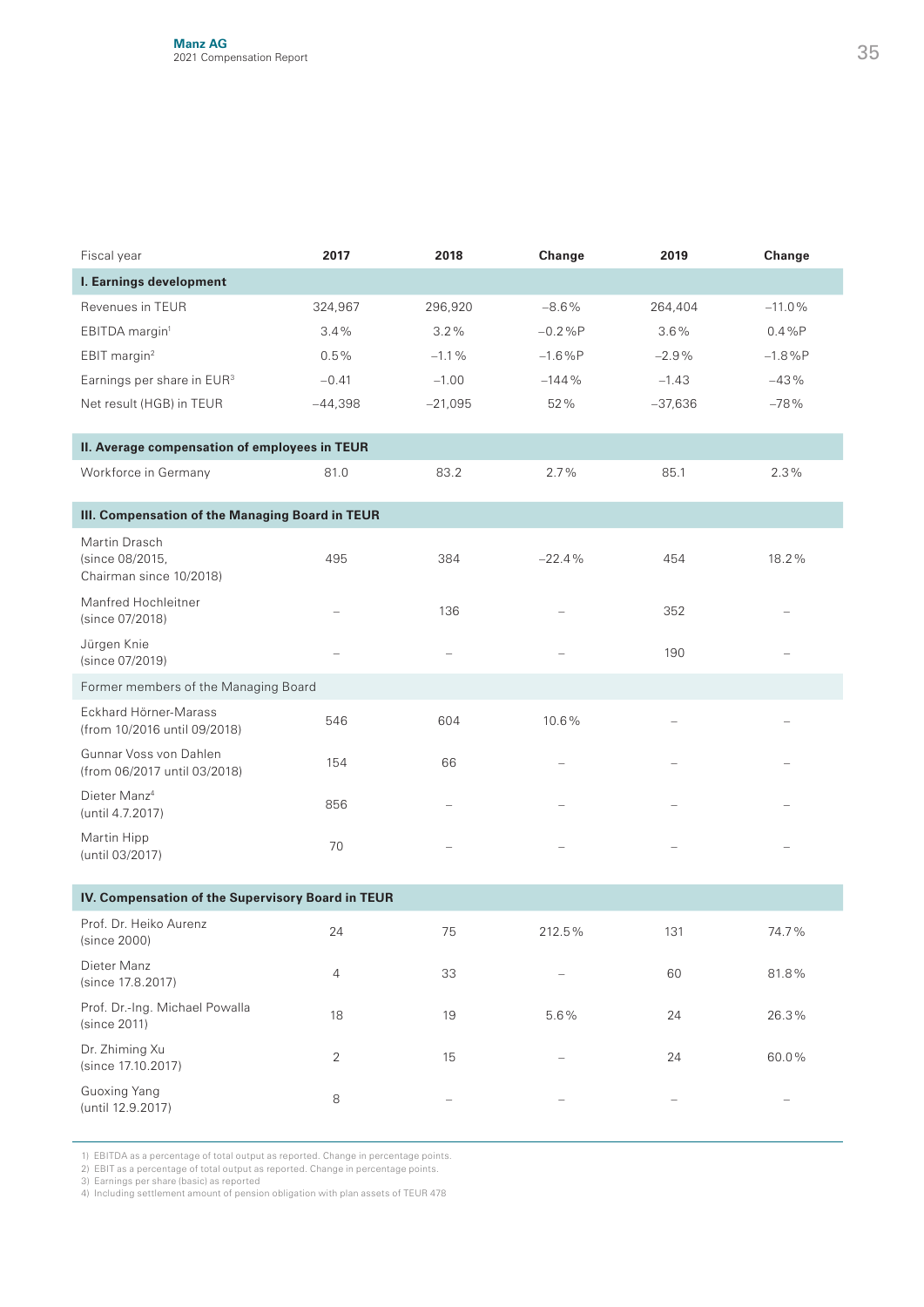| Fiscal year                                                 | 2020     | Change   | 2021      | Change   |
|-------------------------------------------------------------|----------|----------|-----------|----------|
| I. Earnings development                                     |          |          |           |          |
| Revenues in TEUR                                            | 236,768  | $-10.5%$ | 227,060   | $-4.1%$  |
| EBITDA margin <sup>1</sup>                                  | 8.0%     | 4.4%P    | $7.7\%$   | $-0.3%P$ |
| EBIT margin <sup>2</sup>                                    | 3.0%     | 5.9%P    | $-6.8%$   | $-9.8%P$ |
| Earnings per share in EUR <sup>3</sup>                      | 0.44     | 131%     | $-2.89$   | $-757%$  |
| Net result (HGB) in TEUR                                    | $-9,660$ | 74%      | $-15,320$ | $-59%$   |
| II. Average compensation of employees in TEUR               |          |          |           |          |
| Workforce in Germany                                        | 87.7     | 3.1%     | 94.6      | 7.9%     |
| III. Compensation of the Managing Board in TEUR             |          |          |           |          |
| Martin Drasch<br>(since 08/2015,<br>Chairman since 10/2018) | 859      | 89.2%    | 697       | $-18.9%$ |
| Manfred Hochleitner<br>(since 07/2018)                      | 703      | 99.7%    | 530       | $-24.6%$ |
| Jürgen Knie<br>(since 07/2019)                              | 688      |          | 508       | $-26.2%$ |
| IV. Compensation of the Supervisory Board in TEUR           |          |          |           |          |
| Prof. Dr. Heiko Aurenz<br>(since 2000)                      | 101      | $-22.9%$ | 99        | $-2.0%$  |
| Dieter Manz<br>(since 17.8.2017)                            | 48       | $-20.0%$ | 49        | 2.1%     |
| Prof. Dr.-Ing. Michael Powalla<br>(since 2011)              | 20       | $-16.7%$ | 22        | 10.0%    |
| Dr. Zhiming Xu<br>(since 17.10.2017)                        | 20       | $-16.7%$ | 22        | 10.0%    |

1) EBITDA as a percentage of total output as reported. Change in percentage points.

2) EBIT as a percentage of total output as reported. Change in percentage points. 3) Earnings per share (basic) as reported

For the Managing Board

Martin Drasch CEO Manz AG

fachleitre

Manfred Hochleitner CFO Manz AG

For the Supervisory Board

Prof. Dr. Heiko Aurenz Chairman of the Supervisory Board of Manz AG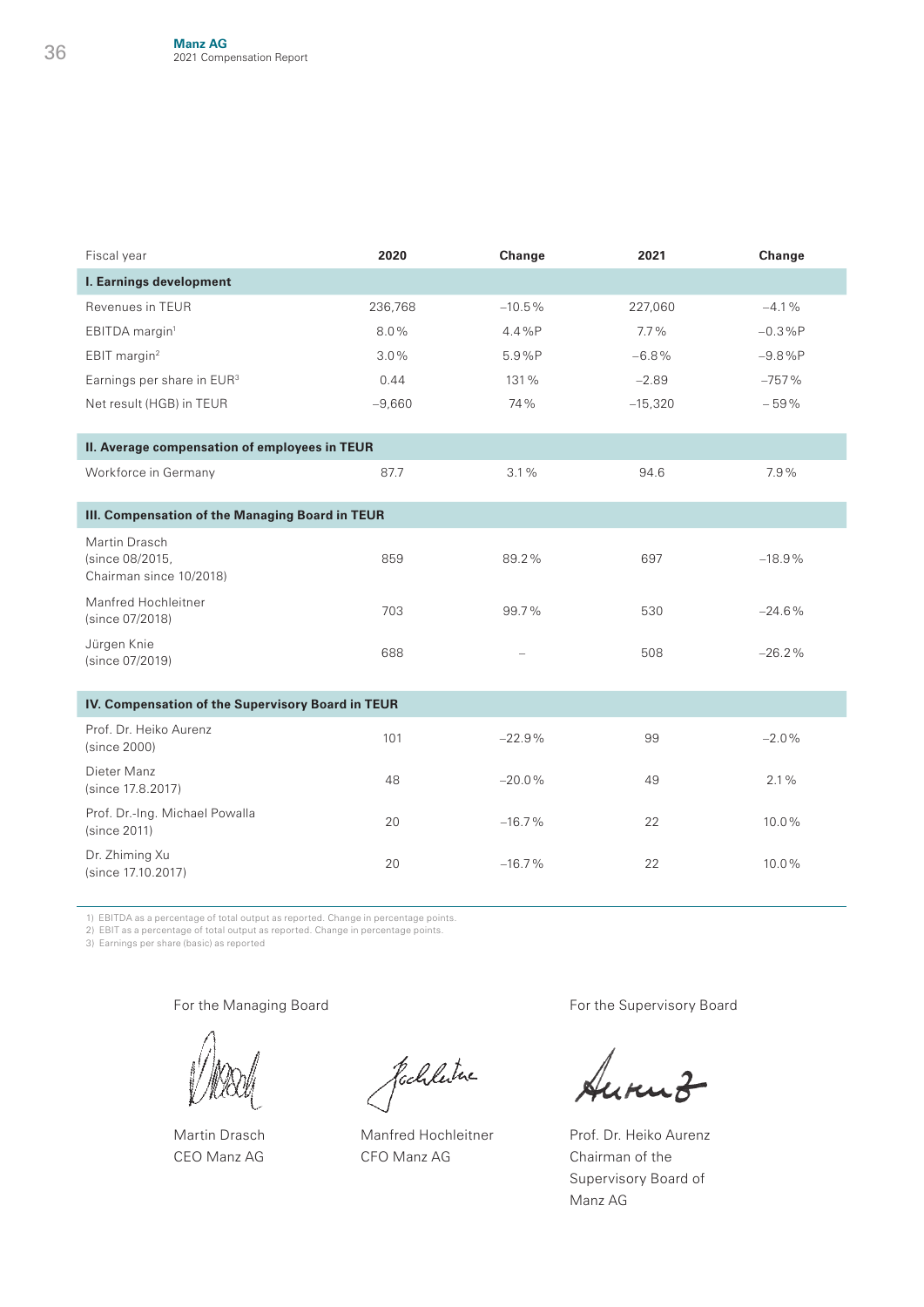## Report of the independent auditor on the audit of the remuneration report pursuant to Sec. 162 (3) AktG

To Manz AG

#### **Audit opinion**

We have conducted a formal audit of the remuneration report of Manz AG, Reutlingen, for the fiscal year from 1 January to 31 December 2021 to determine whether the disclosures required by Sec. 162 (1) and (2) AktG ["Aktiengesetz": German Stock Corporation Act] have been made therein. In accordance with Sec. 162 (3) AktG, we have not audited the content of the remuneration report.

In our opinion, the disclosures required by Sec. 162 (1) and (2) have been made in the accompanying remuneration report in all material respects. Our opinion does not cover the content of the remuneration report.

#### **Basis for the opinion**

We conducted our audit of the remuneration report in accordance with Sec. 162 (3) AktG and in compliance with the IDW Auditing Standard: Audit of the Remuneration Report in Accordance with Sec. 162 (3) AktG (IDW AuS 870). Our responsibilities under this provision and standard are further described in the "Responsibilities of the auditor" section of our report. As an audit firm, we applied the IDW Standard on Quality Management: Requirements for Quality Management in the Audit Firm (IDW QS 1). We complied with the professional obligations pursuant to the WPO ["Wirtschaftsprüferordnung": German Law Regulating the Profession of Wirtschaftsprüfer (German Public Auditor)] and the BS WP/ vBP ["Berufssatzung für Wirtschaftsprüfer/vereidigte Buchprüfer": Professional Charter for German Public Accountants/German Sworn Auditors] including the requirements regarding independence.

#### **Responsibilities of the management board and supervisory board**

The management board and supervisory board are responsible for the preparation of the remuneration report and the related disclosures in compliance with the requirements of Sec. 162 AktG. In addition, they are responsible for such internal control as they determine is necessary to enable the preparation of a remuneration report and the related disclosures that are free from material misstatement, whether due to fraud or error.

#### **Responsibilities of the auditor**

Our objectives are to obtain reasonable assurance about whether the disclosures required by Sec. 162 (1) and (2) AktG are made in the remuneration report in all material respects and to express an opinion thereon in a report.

We planned and performed our audit so as to determine the formal completeness of the remuneration report by comparing the disclosures made in the remuneration report with the disclosures required by Sec. 162 (1) and (2) AktG. In accordance with Sec. 162 (3) AktG,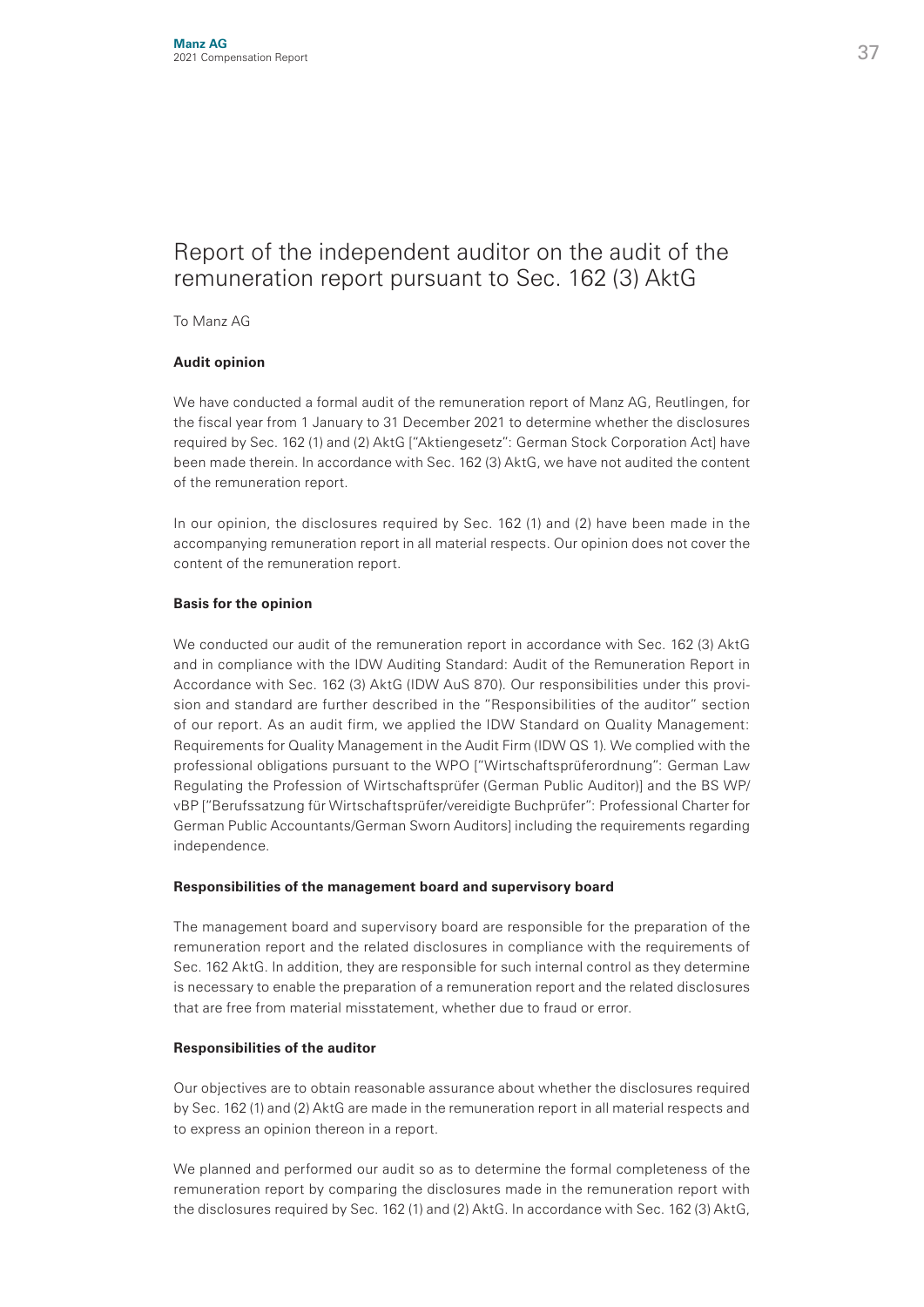we have not audited the accuracy of the disclosures, the completeness of the individual disclosures or the fair presentation of the remuneration report.

#### **Consideration of misrepresentations**

In connection with our audit, our responsibility is to read the remuneration report considering the knowledge obtained in the audit of the financial statements and, in doing so, remain alert for indications of whether the remuneration report contains misrepresentations in relation to the accuracy of the disclosures, the completeness of the individual disclosures or the fair presentation of the remuneration report.

If, based on the work we have performed, we conclude that there is a misrepresentation, we are required to report that fact. We have nothing to report in this regard.

Stuttgart, May 5, 2022

Ernst & Young GmbH Wirtschaftsprüfungsgesellschaft

Maurer IIg Wirtschaftsprüfer Wirtschaftsprüfer

[German Public Auditor] [German Public Auditor]